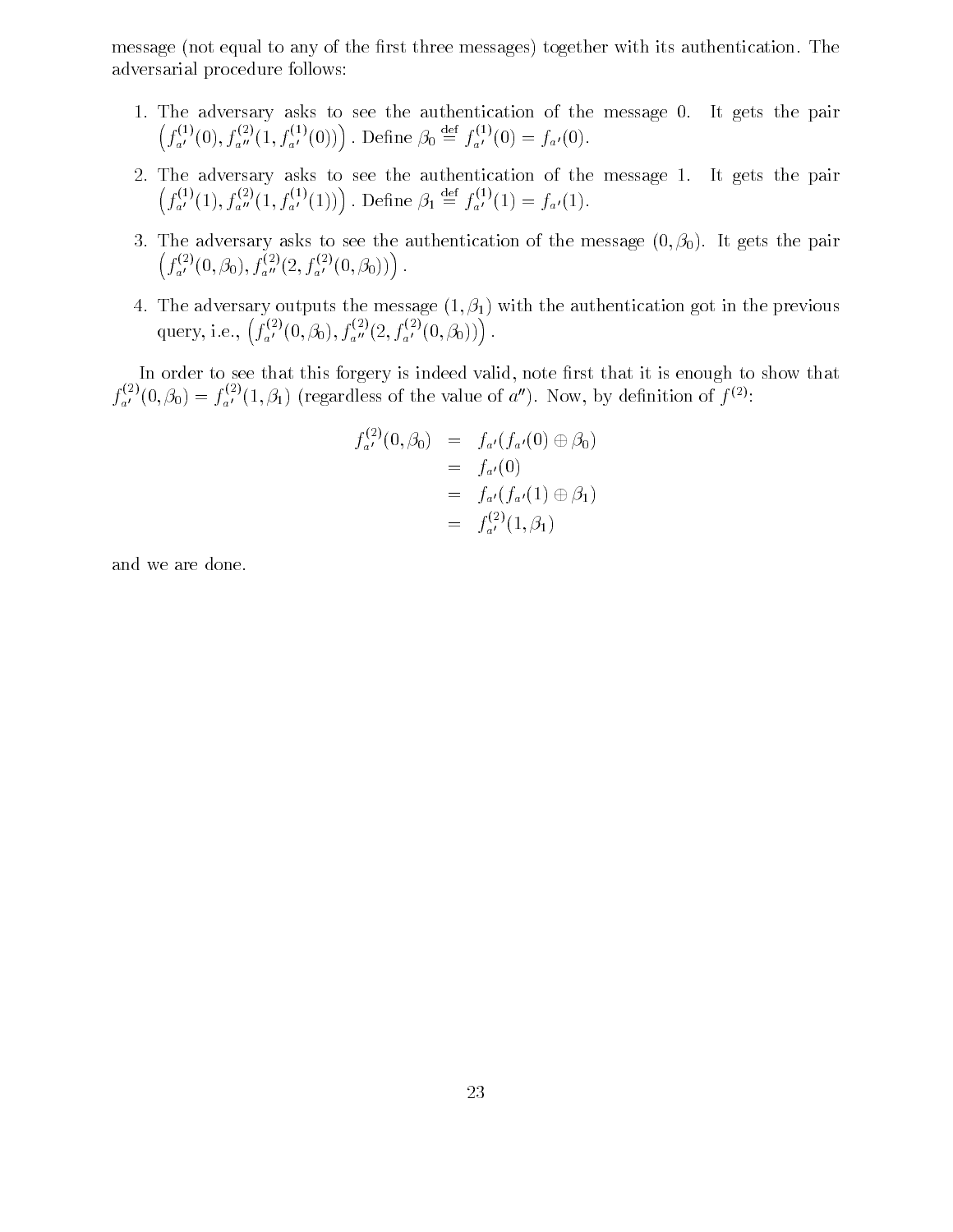- [12] B. Preneel and P. van Oorschot MDx-MAC and Building Fast MACs from Hash Functions In Advances in Cryptology Crypto - Proceedings Lecture Notes in Computer Science Vol Springer Verlag pp Province Springer
- [13] G. Tsudik, Message Authentication with One-Way Hash Functions. In *Proceedings of* Information and IEEE Press press press press press press press press press press press press press press press
- R Rivest The MD message digest algorithm IETF Networking Working Group RFC-1321, April 1992.
- [15] P. Rogaway. Bucket Hashing and its Application to Fast Message Authentication.  $Ad$ vances in Cryptology Crypto - Proceedings Lecture Notes in Computer Science Vol Springer verlag particle in the second property of the second particle in the second particle in the second particle in the second particle in the second particle in the second particle in the second particle in the second
- V Shoup On fast and Provably Secure Message Authentication based on Universal Hashing Advances in Cryptology Crypto - Proceedings Lecture Notes in Computer Science Vol.  $1109$ , Springer-Verlag, pp.  $313-328$ , 1996.
- [17] D. Stinson. Universal Hashing and Authentication Codes. Designs, Codes and Cryptography volume and the contract of the contract of the contract of the contract of the contract of the contract of the contract of the contract of the contract of the contract of the contract of the contract of the contra
- [18] M. Wegman and L. Carter. New Hash Functions and their use in Authentication and Set Equality Journal of Computer and System Sciences Vol No pp 1979.

# A A Flaw in one of the authentications suggested in  $\lceil 3 \rceil$

In their conference version,  $\begin{bmatrix} 3 \end{bmatrix}$  suggest a few ways to deal with the authentication of variablelength messages One of these suggestions appears to be good also for the case that the length of the message is not known in advance. However, this suggestion has a flaw and it is not secure In this appendix we would like to point out this insecurity We would like to stress that this is not the major result in  $\lceil 3 \rceil$  but only one of a few suggestions meant to deal with variable-length authentication.

The suggested authentication is called Two steps  $MAC$  and it uses two secret keys  $a', a''$ (or alternatively, uses one secret key a to produce the two secrets  $a' \equiv f_a(0)$  and  $a'' \equiv f_a(1)$ ). The tag is defined as follows:

$$
MAC_{a',a''}(x) = \left(f_{a'}^{(m)}(x), f_{a''}^{(2)}(m, f_{a'}^{(m)}(x))\right)
$$

where  $x = x_1 \cdots x_m$ . We are going to present a counter example to the security of this suggestion. Note that our suggestion for a secure protocol is a simplification of this. Namely:

$$
EMAC_{a',a''}(x) = f_{a''}(f_{a'}^{(m)}(x))
$$

In order to show that the suggestion in  $\lceil 3 \rceil$  is not secure, we present an adversarial procedure which asks to see authentications of three messages and then it produces a fourth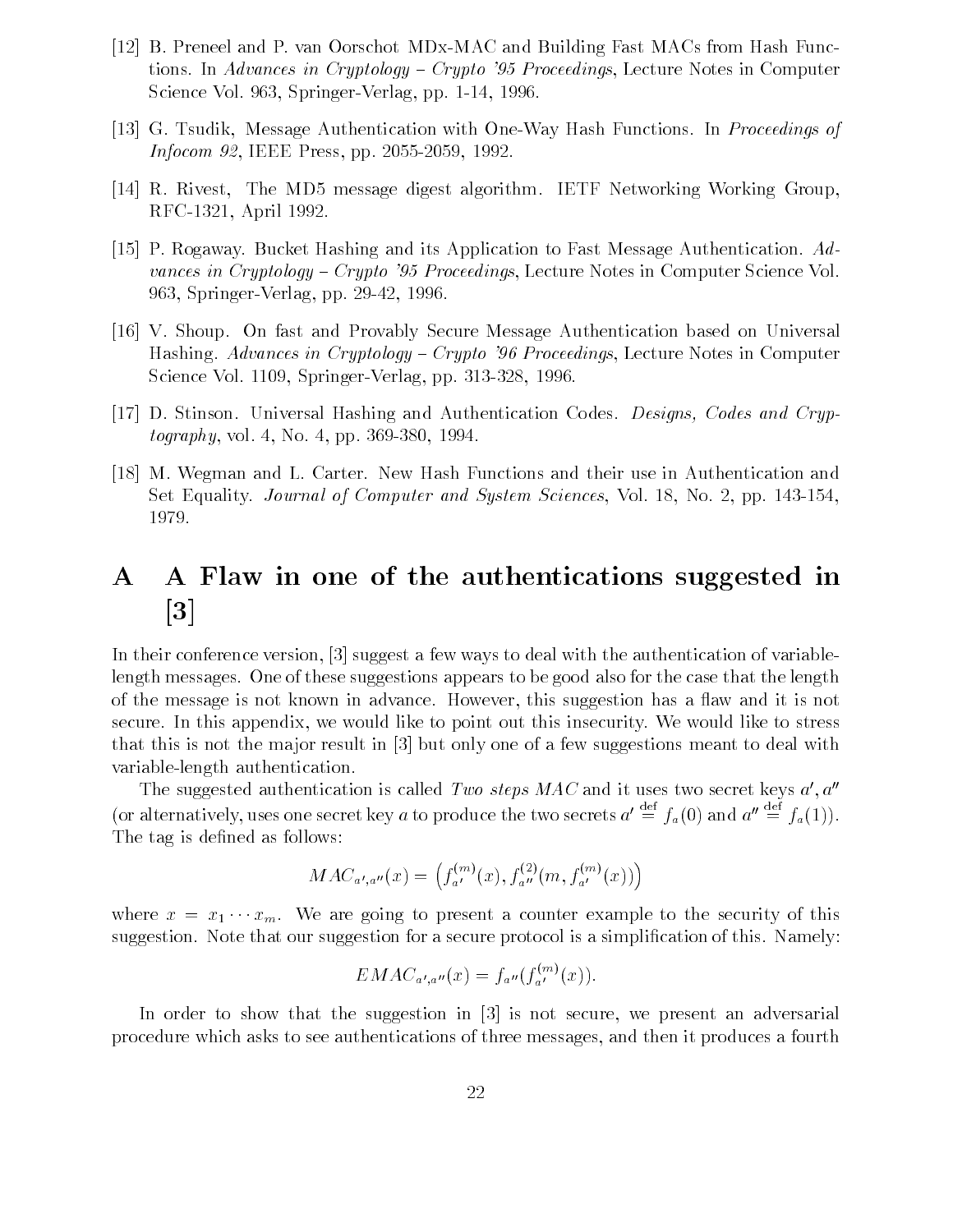## References

- [1] M. Bellare, R. Canetti, and H. Krawczyk. Keying hash functions for message authentication Advances in Cryptology Crypto - Proceedings Lecture Notes in Computer Science Vol.  $1109$ , Springer-Verlag, pp.  $1-15$ ,  $1996$ .
- [2] M. Bellare, R. Guerin, and P. Rogaway. XOR MACs: New Methods for Message Authentication Using Finite Pseudorandom Functions. Advances in Cryptology – Crypto - Proceedings Lecture Notes in Computer Science Vol SpringerVerlag pp 28, 1995.
- [3] M. Bellare, J. Kilian, and P. Rogaway. The security of Cipher Block Chaining Advances in Cryptology in Cryptology in Cryptology in Cryptology in Cryptology in Cryptology in Cryptology in Cryptology in Cryptology in Cryptology in Cryptology in Cryptology in Cryptology in Cryptology in Cryptolog puter Science Viet SSS, Springer (exempt pp) See SSS, and an updated verlage sion can be found in the personal URL's of the authros. See for example, httpwww-cs-ucdavis-edu rogawaypapers
- M Bellare and P Rogaway Collision Resistent Hashing Towards Making UOWHFs Practical Advances in Cryptology Crypto - Proceedings Lecture Notes in Computer Science and Science and SpringerVerlag pp. 2011. In the springer particle is a springer of the springer particle
- [5] A. Berendschot, B. den Boer, J.P. Boly, A. Bosselaers, J. Brandt, D. Chaum, I. Damgård, M. Dichtl, W. Fumy, M. van der Ham, C.J.A. Jansen, P. Landrock, B. Preneel, G. Roelofsen, P. de Rooij, J. Vandewalle. Integrity Primitives for Secure Information Systems. Final Report of RACE Integrity Primitives Evaluation (RIPE-RACE - Lecture Notes in Computer Science RIPE Integrity Primitives SpringerVerlag pp-
- [6] O. Goldreich, S. Goldwasser, and S. Micali. How to Construct Random Functions . In Journal of the ACOME, when they can be comed to the Act of the Act of the Act of the Act of the Act of the Act of the Act of the Act of the Act of the Act of the Act of the Act of the Act of the Act of the Act of the Act o
- [7] S. Goldwasser, S. Micali, and R. Rivest. A Digital Signature Scheme Secure Against Adaptive Chosen-message Attack. In  $SIAM$  Journal on Computing, Vol. 17, No. 2, pp. 281-308, April 1988.
- [8] H. Krawczyk, LFSR-based Hashing and Authentication. Advances in Cryptology  $-$ Crypto - Proceedings Lecture Notes in Computer Science Vol SpringerVerlag pp products and products are producted and products and products are an analysis of the product of the product
- [9] ISO/IEC 9797. Data Cryptographic Techniques Data Integrity Mechanism Using a Cryptographic Check Function Employing a Block Cipher Algorithm
- [10] M. Luby and C. Rackoff. How to Construct Pseudorandom Permutations from Pseudorandom Functions.  $SIAM Journal on Computing$ , Vol. 17, No. 2, pp. 373-386 April 1988.
- [11] M. Luby and C. Rackoff. A Study of Password Security. In Advances in Cryptology  $Crypto$   $\lq 87$  Proceedings, Lecture Notes in Computer Science Vol. 293, Springer-Verlag, pp. 392-397, 1987.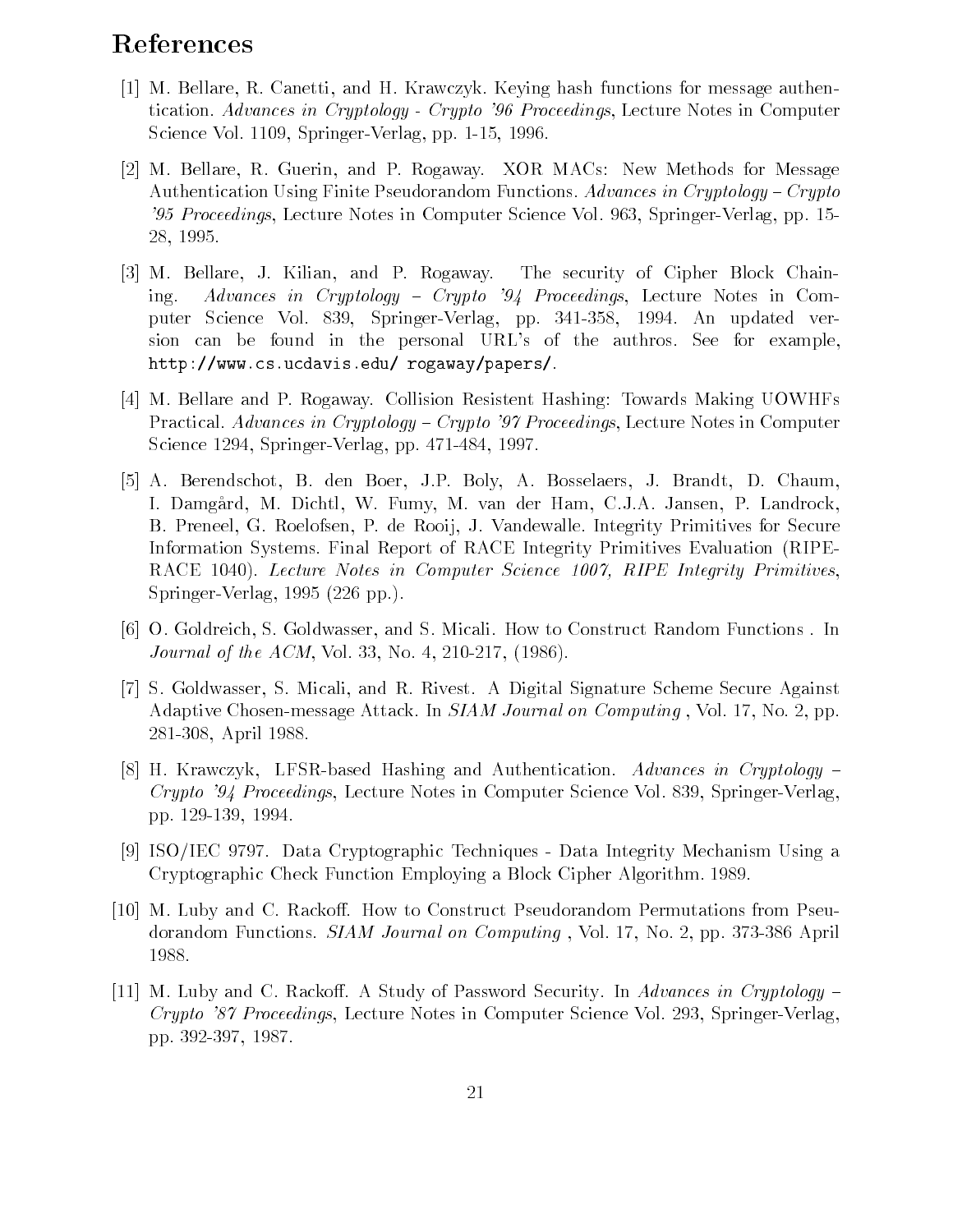## 4 Prefix-free message space guarantees security

In this section we observe that if the message space is prefix-free, then the security of CBC MAC with an underlying family of functions  $F$  is implied by the security of the family F. Recall that prefix-free means that if a message X is authenticated, then a prefix or an extension of  $X$  is never authenticated. We can obtain a prefix-free space of messages by encoding each message with a special last block that can never occur inside a message More formally suppose the message space is drawn from an alphabet of blocks which excludes a distinguished block - and - and if we encode the substantiated message by appending the block to the end of the message, then we get that the encoded messages form a prefix-free set of messages

In this setting, the adversary is allowed to forge only messages from the prefix-free message space The CBC MAC is not secure if we allow the adversary to forge unrestricted messages It is possible to construct examples in which the adversary sees authentications on messages from a prefix-free space, and then efficiently forges a new message that does not belong to the prefix-free space.

the second suppose there is an uncertainty as annually a that a second with an uncertainty derlying block cipher F such that the answered queries and the output query of A form a prepx-pree message space, and such that  $\sigma <$   $\vartriangle^{++---}$ . Then there exists an adversary  $A$  that distinguishes the family  $F$  from the family  $\mathcal{K}_{\ell \to \ell}$  with advantage  $\epsilon \ = \ \epsilon - 6 \cdot \sigma$   $\cdot$  2  $\cdot$   $\ -$  2  $\cdot$  , running time  $t + c \cdot \ell \cdot \sigma$  (for a small constant c) and number of queries at most  $\sigma$ .

The proof of this theorem is a simple extension of the proof which was given in  $[3]$  for a message space of fixed length messages. We choose not to repeat their proof (which is quite different from the one presented in the previous subsections subsections and modified in the modified in required in their proof is in redefining *border nodes*. Instead of border nodes being exactly the nodes at depth  $m$ , border nodes are defined to be the nodes which the adversary asks to see their content. The rest is an exercise.

#### Conclusion  $\overline{5}$

We have shown that the encrypted message authentication code EMAC- is secure if there is an attack on this scheme, then an attack with comparable parameters can be set on the underlying block cipher. The EMAC scheme provides a secure solution for authenticating variable length messages with almost no additional cost on that of using CBC MAC Finally we have also remarked that the standard CBC MAC is secure if all authenticated messages are drawn from a prefix-free message space.

#### Acknowledgment 6

We thank Mihir Bellare, Joe Kilian and Moti Yung for helpful discussions. We thank the anonymous referees for their thorough review and very helpful comments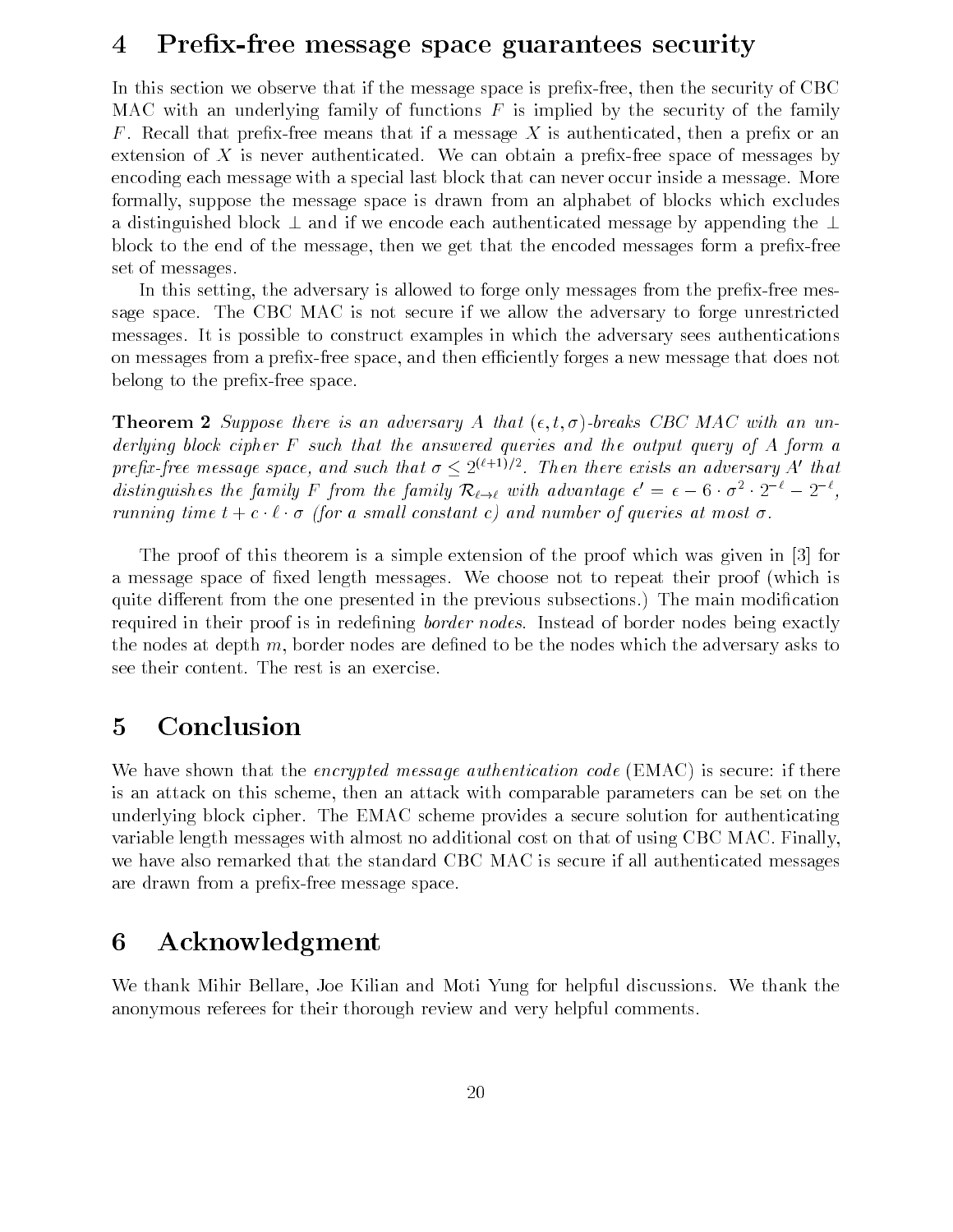$EMAC$   $\cdots$   $\cdots$  distribution. Thus, the advantage that A has in distinguishing F from  $R_{\ell \rightarrow \ell}$ in this case is  $\epsilon_{FF}$ . The number of queries that A' makes to its oracle g is the number of calls to  $f_1$  needed to compute  $EMAC_{f_1, f_2}$  on the set of queries  $X_1, \ldots, X_n$  that A'' makes. This is at most  $\sigma \stackrel{\text{def}}{=} \sum_{i=1}^{n} |X_i|$ . Finally, the running time of A' is at most the runnning time of  $A''$  plus the time it takes to compute the answers for the queries of  $A''$ . The time it takes to compute these answers consists of three terms

- $\bullet$  First, the time required to copy queries and answers from the oracle tape of A to the oracle tape of  $A'$ .
- Second, the time required for choosing  $f_2 \in F$  at random, according to the distribution of  $F$ .
- Third, the time it takes to compute the function  $f_2 \in F$  for each of the queries,
- and finally, the time it takes to compute  $EMAC_{f_1,f_2}$  given all the values of  $f_1$  and  $f_2$ on the relevant points

Recall that we denote by  $T_F$  the worst-case time it takes to compute a function in F on a string in  $\{0,1\}$ , and by  $\cup_F$  the time it takes to choose at random a function in  $F$  . The first term is at most  $c \cdot \sigma \cdot \ell$  for some small constant c which depends on the computational model. The second requires time  $C_F$ . The third is at most  $\sigma \cdot T_F$ , and the last term is at most  $c \cdot \sigma \cdot \ell$ . Summing it all up, we get that the time needed by A' in this case is at most  $t + 3 \cdot c \cdot \sigma \cdot \ell + \sigma \cdot T_F + C_F.$ 

Analysis of Procedure 2: In this case, if q is taken from  $F$ , then  $A''$  gets an oracle from the EMAC  $^{\cdots}$  distribution. Whereas if g is drawn from  $\kappa_{\ell \to \ell}$ , then A gets the  $EMAC$   $\cdots$   $\cdots$   $\cdots$  distribution. Thus, the advantage that A achieves is  $\epsilon_{RR}$ . The number of calls that A' makes to g equals the number of queries made by A". (The function  $f_2$  is used once per query.) The running time of  $A$  is computed similarly to the first case except  $\qquad$ that we now compute a function  $f_1 \in \mathcal{R}_{\ell \to \ell}$  rather than a function in F. What is the cost of computing a value of  $f_1(\omega)$  for a string  $\omega \in \{0,1\}$  : In practice, one would use a hash table to keep record of previous  $f_1$  values and get a good expected behavior. But for the sake of worst case analysis we assume that previous values set to  $f_1$  are kept in a balanced binary trees in this case of this case in this case time at most case in the time at most case time at  $\sim$ for choosing a random new value is  $c \cdot \ell$ . Summing up all steps in Procedure 2 (computed similarly to the analysis of Procedure 1), we get that the running time of  $A$  in this case is at most  $t + 3 \cdot c \cdot \sigma \cdot \ell + c \cdot \sigma \cdot \ell \cdot \log(\sigma)$ 

Combining both cases, get that  $A$  -breaks  $F$  with advantage at least  $\epsilon$  /2, makes at most  $\sigma$  queries, and its running time is bounded by

$$
t + 3 \cdot c \cdot \sigma \cdot \ell + c \cdot \sigma \cdot \ell \cdot \log(\sigma) + \sigma \cdot T_F + C_F
$$

Setting c appropriately, this fits the parameters of Theorem 1, and we are done with the proof of Theorem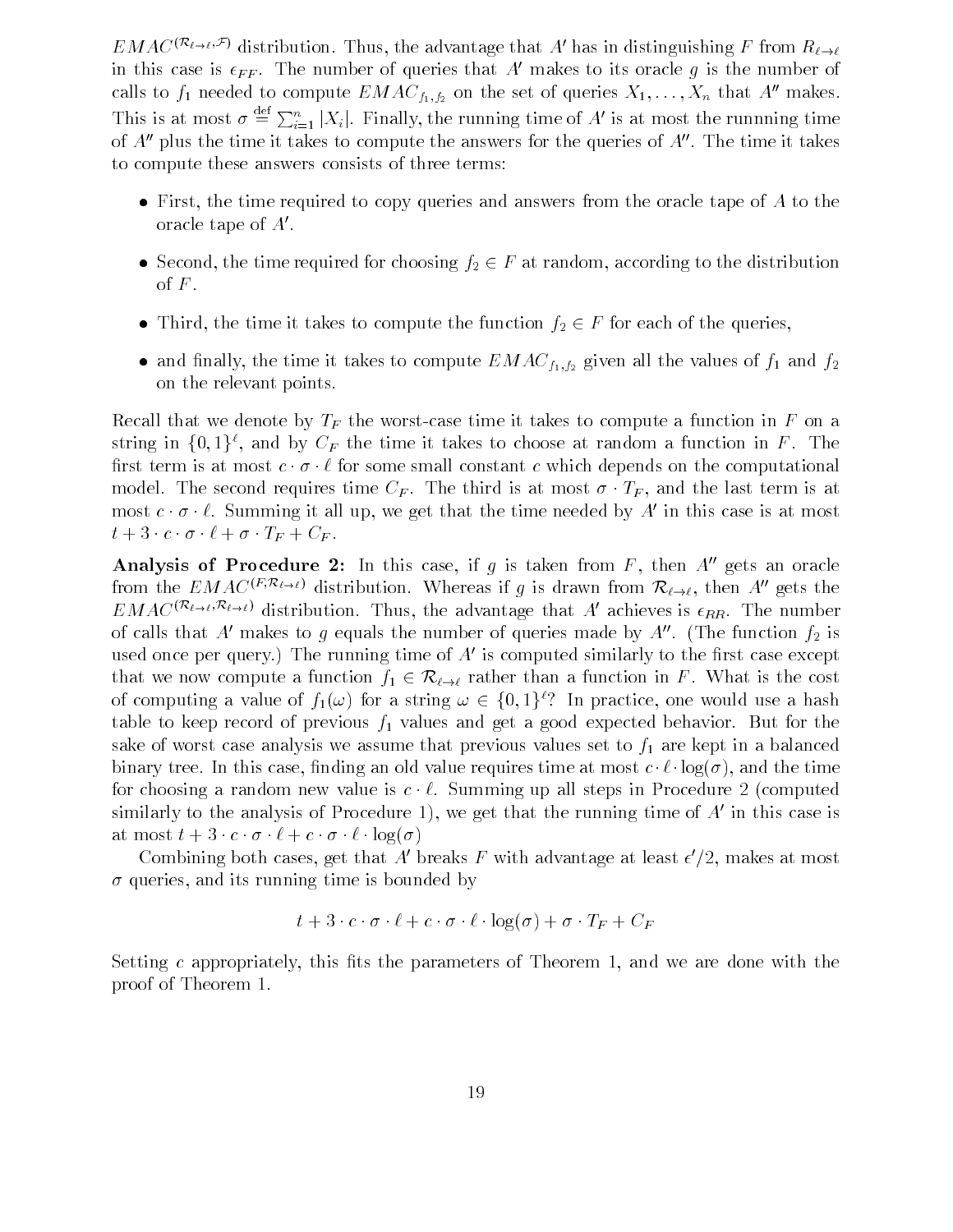Next, we would like to show that if there is a distinguisher  $A''$  between the family of functions  $EMAC^+$  and the set of all functions in  $R_{\ell^* \to \ell},$  then there exists a distinguisher  $A^$ which distinguishes a random function in F from a random function in  $R_{\ell \to \ell}$ , and that A' has similar properties to those of  $A$  (or of  $A$ ) as asserted in Theorem 1.

We first examine the behavior of A'' on the hybrid family of functions  $EMAC^{R_{\ell}}$ . By Lemma  $\mathfrak{d}.\mathfrak{d},\mathfrak{v}$  the advantage that A achieves in distinguishing a random function in  $R\ell^*\rightarrow\ell^$ from a random function in  $EMAC$   $\rightarrow$  is at most  $\sigma$   $\rightarrow$   $\prime$   $\rightarrow$   $\rightarrow$  (even if  $A$  is computationally unbounded). It follows that A'' must achieve advantage at least  $\epsilon' \equiv \epsilon - \sigma^2 \cdot 2 \cdot 2^{-\epsilon} - 2^{-\epsilon}$ in distinguishing the family of functions  $EMAC$   $\rightarrow$  and the family of functions  $EMAC$  . We now show that this advantage can be used to break the block cipher  $F$  with advantage at least e 72.

We use a standard hybrid argument. If  $A$  tells with advantage  $\epsilon$  between using  $EMAC$ with a uniformly chosen  $f_1, f_2 \in \mathcal{R}_{\ell \to \ell}$  and using EMAC with a uniformly at random  $f_1, f_2 \in F$ , then A'' can also be used to distinguish any of these two distributions with a hybrid distribution in which  $f_1$  is uniformly chosen in  $\mathcal{R}_{\ell \to \ell}$  and  $f_2$  is uniformly chosen in r. Denote by  $EMAC$   $\rightarrow$   $\rightarrow$   $\rightarrow$   $\rightarrow$  the first distribution, in which a function  $EMAC$   $_{f_1,f_2}$  is the rst distribution in which a function  $t_{\rm eff}$  function  $t_{\rm eff}$  function  $t_{\rm eff}$ selected by a uniform choice of  $f_1, f_2 \in \kappa_{\ell \to \ell}.$  Denote by  $EMAC$  (  $\ell \in \ell$  the second distribution, in which a function  $\mathcal{F}$  and  $\mathcal{F}$  and  $\mathcal{F}$  function  $\mathcal{F}$  and  $\mathcal{F}$  are conditions to function  $\mathcal{F}$ thr distribution of the family F, and denote by  $EMAC$   $\rightarrow$   $\rightarrow$  the hybrid distribution, in which a function  $\mu_{11}$  is selected by random choices of  $f$   $\mu$   $\sim$  and  $f$   $\mu$  $\epsilon_{FF}$  be the advantage of A in distinguishing  $EMAC$  ,  $^{\epsilon_{FT}}$  from  $EMAC$  ,  $^{\epsilon_{T_{eff}}}$  , and let  $\epsilon_{RR}$ be the advantage of A in distinguishing  $EMAC$  (the contribution  $EMAC$  (the contributions). It follows from the definition of advantage that  $\epsilon_{RR}+\epsilon_{FF}\geq \epsilon$  .

Our new adversary  $A'$  will use  $A''$  to perform one of the above two distinguishing procedures. With probability 1/2 Machine A will ask A to distinguish  $EMAC^{++}$  from  $EMA$ C $\sim$   $\sim$   $\sim$   $\sim$   $\sim$  and with probability 1/2 it will ask A to distinguish  $EMA$ C $\sim$   $\sim$   $\sim$   $\sim$  roin  $EMAC^{(1,2,3,1)}$ . The advantage that A will get is  $\epsilon_{RR}/2 + \epsilon_{FF}/2 \geq \epsilon/2$ . Let us state each of these two procedures and later analyze why they actually behave as required

**Procedure 1:** Using A as a distinguisher of  $EMAC$  of  $TMAC$  and  $MAC$  and  $TMAC$ gets an oracle to a function g. Intuitively, A' has to decide whether g is drawn from  $\mathcal{R}_{\ell \to \ell}$  or from F. To do this, A' sets  $f_1 = g$  and chooses at random  $f_2 \in F$ . It then runs Machine A'' using  $f_1, f_2$  to answer all the question that  $A$  -makes to its oracle  $EMAC_{f_1, f_2}$ . The oracle is used to compute  $f_1$ , and  $f_2$  can be computed by A' since it chose this function earlier.

**Procedure 2:** Using A as a distinguisher of EMAC  $\cdots \rightarrow \cdots$  from EMAC  $\cdots \rightarrow \cdots \rightarrow \cdots$  . Here,  $A'$  gets an oracle to a function g, and again, intuitively,  $A'$  has to decide whether g is drawn from  $\mathcal{R}_{\ell \to \ell}$  or from F. Machine A' sets  $f_2 = g$  and chooses uniformly at random  $f_1 \in R_{\ell \to \ell}$ . Actually, It is not possible to have a succinct description of  $f_1$  for Machine A'. But such a description is not really needed. A' just keeps record of all past queries to  $f_1$  and answers consistently on repeated queries. Whenever a new query is made to  $f_1$ , Machine A' chooses uniformly at random a string  $\omega \in \{0,1\}^{\ell}$  and sets this string as the answer to the new query, keeping a record of the new value  $f_1(\omega)$ . Finally, Machine A runs Machine A using  $f_1, f_2$ to answer all the question that A makes to its oracle  $EMAC_{f_1,f_2}$ .

Analysis of Procedure 1: In this procedure, if  $q$  is taken from F, then  $A$  gets an oracle to the  $EMAC$   $\leftrightarrow$  distribution, whereas if g is drawn from  $\mathcal{K}_{\ell \to \ell}$ , then A gets the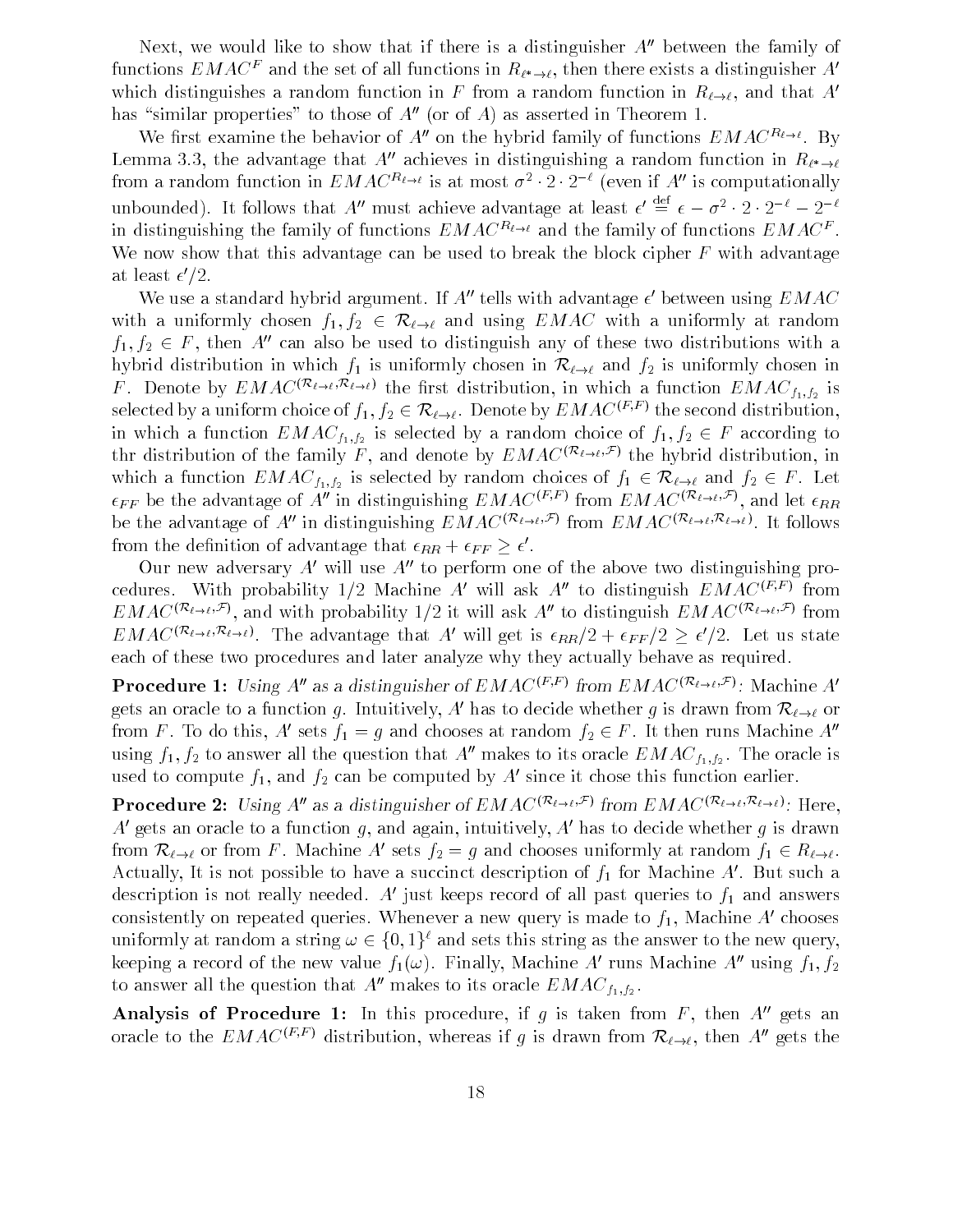$i = 1$  distinct strings  $f_2(\alpha_1), \ldots, f_2(\alpha_{i-1})$  is execatly  $(i-1) \cdot 2$  . Thus, the probability that the  $i$ -th sub-query will cause a collision is at most  $4 \cdot 2 =$  and the probability of any collision amongst the  $m$  sub-queries is at most

$$
\sum_{i=1}^{m} (i-1) \cdot 4 \cdot 2^{-\ell} = 2 \cdot m(m-1) \cdot 2^{-\ell}.
$$

Since  $m \leq \sum_{i=1}^n |X_n|$ , we get that this probability is bounded above by  $(\sum_{i=1}^n |X_n|)^2 \cdot 2 \cdot 2^{-\ell}$ and we are done with the proof of the corollary

Let us now finish the proof of Lemma  $3.3$ . First, we note that if the queries of the adversary are collision-free then the view of the adversary is exactly a uniform random choice of m distinct blocks. This is clearly true for the family  $\mathcal{R}_{\ell^* \to \ell^*}$ . As for  $EMAC^{-\ell \to \ell}$ , fix  $f_1$  to be any inner collision-free function on the given queries, and let  $\alpha_i = f_1^\rightarrow{}'(Y_i)$  be the intermediate values on its queries. The uniform choice of  $f_2 \in \mathcal{R}_{\ell \to \ell}$  that does not cause collisions on the set of inputs  $\alpha_1, \ldots, \alpha_m$  results in a uniformly chosen m distinct random strings in  $\{0,1\}$ . Thus, in both cases, given that no collision occurs, the adversary sees m uniformly chosen random distinct blocks. Any  $m$  distinct blocks have the same probability. Thus the advantage that the adversary gets in this case is 0. In both cases, the adversary will output 1 with the same probability since its input is distributed equally.

We next assume, in a worst case manner, that if a collision occurs, then the adversary can exactly determine whether the oracle is a random function in R- or a random function in  $EMAC^{\mathcal{R}_{\ell\to\ell}}$ . Namely, if a collision occurs, then the adversary outputs 1 with probability 1 for an oracle from  $EMAC^{\mathcal{R}_{\ell\rightarrow\ell}}$ , and it outputs 0 with probability 1 if it gets an oracle from  $m \rightarrow e$ . This is probably not the case and the adversary probably has word distinguishing advantage but we are only computing an upper bound- It remains to compute the proba bility that the adversary sees a collision. If the adversary gets an oracle of  $EMAC^{\mathcal{R}_{\ell\to\ell}}$ , then by Corollary 3.12 it gets to see a collision with probability at most  $(\sum_{i=1}^n |X_n|)^2 \cdot 2 \cdot 2^{-\ell}$ . On the other hand if the adversary gets a random function in R- then the probability that it gets to see a collision is even smaller: at most  $(\sum_{i=1}^n |X_n|)^2 \cdot (1/2) \cdot 2^{-\ell}$ . Thus, the advantage the adversary may achieve in distinguishing the two cases is at most  $(\sum_{i=1}^n |X_n|)^2 \cdot 2 \cdot 2^{-\ell}$  and we are done with Lemma 3.3.

#### 3.2 Computationally bounded adversaries

In this section we would like to finish the proof of Theorem 1. First, we are given a machine A that  $(\epsilon, \iota, \sigma)$  preaks  $EMAC^-$  (see Denmition 5.1). From this machine we can easily build a machine  $A''$  that distinguishes between the family of functions  $EMAC^F$  and the family  $\mathsf{R}_{\ell^*\to\ell}$ . The new machine A uses its oracle to answer A s-queries. Finally, A -takes the output of A  $M$  -  $M$  -  $M$  -  $M$  -  $M$  -  $M$  -  $M$  -  $M$  -  $M$  -  $M$  -  $M$  -  $M$  -  $M$  -  $M$  -  $M$  -  $M$  -  $M$  -  $M$  -  $M$  -  $M$  -  $M$  -  $M$  -  $M$  -  $M$  -  $M$  -  $M$  -  $M$  -  $M$  -  $M$  -  $M$  -  $M$  -  $M$  -  $M$  -  $M$  -  $M$  - $EMAC_{f_1,f_2}(A_n) = \beta$ . It the forgery is successful, A outputs 1, and otherwise 0. The probability that  $A$  -outputs I if the oracle is from  $EMA\cup$  is at least  $\epsilon$  and otherwise exactly  $\mathcal{Z}$  - Thus,  $\mathcal{A}$  has advantage at least  $\epsilon - \mathcal{Z}$  - The cumulative length of the queries of A'' is exactly  $\sigma$  and the running time of Machine A'' is at most  $t + c \cdot \sigma \cdot \ell$ : the time it takes to run A and copy queries and responses from the oracle tape of A to the oracle tape of  $A''$  forth and back.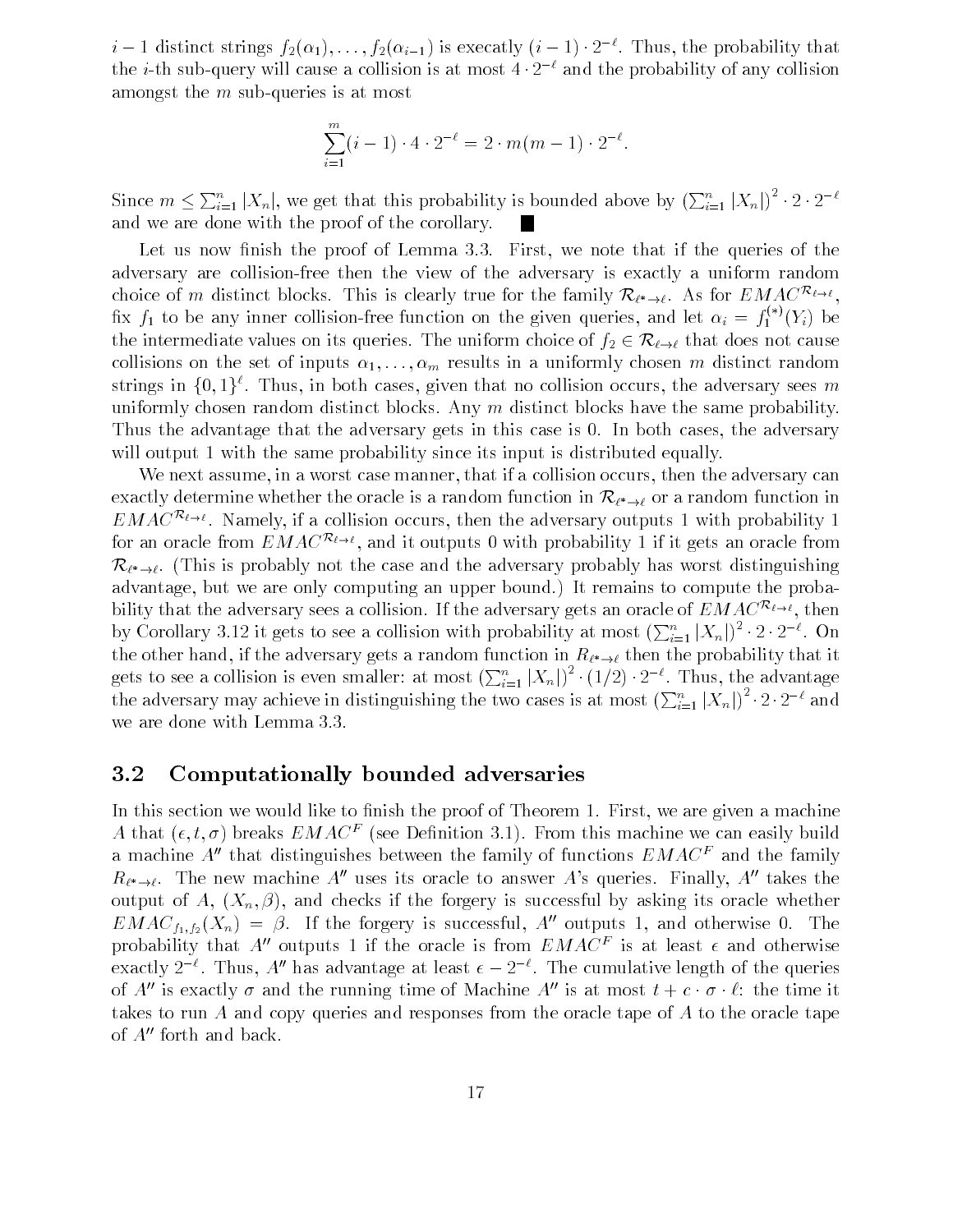is a free the event in Equation - is a free the event in Equation - is a free that is a free that is a free that is a free that is a free that is a free that is a free that is a free that is a free that is a free that is equally probable

In the first case, i.e.,  $\gamma_j = \omega$ , we get

$$
f_1^{(*)}(Y_j^1, Y_j^2, \dots, Y_j^{s-1}) \oplus Y_j^s = \omega.
$$
 (9)

If the prenx  $(Y_j, Y_j, \ldots, Y_j]$  is not empty (i.e.,  $s > 1$ ), then this prenx must also be a subquery Yi and we may now rewrite Equation -  $\mathcal{N}$ 

$$
f_1^{(*)}(Y_i) = Y_j^s \oplus \omega.
$$
 (10)

Using Part (1) of Lemma 3.10 this has probability at most 2.2  $\degree$  . If the prefix  $(Y_j^+,Y_j^-, \ldots, Y_j^+)$ is empty (i.e.,  $s = 1$ ) then  $Y_j = Y_j$  and we ask whether  $Y_j = \omega$ . But it is assumed in Part - of the lemma that this is not the case so the probability of this event is and we are done with Lemma 3.11.

The implication of this lemma is that for any possible new query there is little chance that a collision will occur. Thus, no matter how powerful the adversary is, based on seeing the EMAC values of its bunch of queries, it will be "hard" for the adversary to get a new query that causes collision. By induction, we can now compute the probability that the computationally unbounded- adversary sees a collision on a set of queries Xi <sup>i</sup> n

 $\mathcal{C}$  . The corollary at random f f f f f  $\mathcal{C}$  suppose that at random f f f  $\mathcal{C}$ computational ly undocumentation in the computation of  $\mathcal{E}_\mathbf{X}$  and  $\mathcal{E}_\mathbf{X}$  $(\{0,1\}^{\ell})^*$ . The choice of query  $X_i$  may depend on the  $EMAC_{f_1,f_2}$  values of all the sub-queries of the set XXi- but not on any other information on f f Let the set of all subqueries of  $\mathbf{1}$  and  $\mathbf{1}$  and suppose the suppose the set of the set of the set of subpose is bounded by a set of subset of subset of subset of subset of subset of subset of subset of subset of subset of subset of subset of s  $m^-/4+m-1\leq$  2  $^{\prime}/2.$  Then the probability that there is a collision of EMAC  $_{f_1,f_2}$  on the set of sub-queries  $Y_1, \ldots, Y_m$  is at most  $(\sum_{i=1}^n |X_n|)^2 \cdot 2 \cdot 2^{-\ell}$ .

**Proof:** We prove the corollary by an induction on the sub-queries. We use a simple ordering on the sub-queries  $Y_1, \ldots, Y_m$ . We first take all sub-queries of  $X_1$  by order of length, and the subset of  $\Delta$  and soft again by order of length-distribution by order of length-distribution  $\Delta$  length-distribution  $\Delta$ forth. Since all  $EMAC_{f_1,f_2}$  values on all these sub-queries are shown to the adversary, we may think of these sub-queries as being the actual queries of the adversary, where at Step  $i$ , it chooses a previous sub-query  $Y_j$ ,  $j < i$ , and a new block  $\omega \in \{0,1\}^{\ell}$  and it produces the new sub-query  $Y_i = Y_i \omega$ .

The probability that a collision occurs at the first sub-query is trivially zero. Now suppose there was no collision amongst the first  $i - 1$  queries and let us compute the probability that a collision occurs at the *i*-th query. Since there is no collision among the first  $i - 1$  queries, we may use Lemma 3.11. By this lemma, no matter how the *i*-th sub-query is computed, the probability that it will cause an inner collision with any specific previous sub-query is at most  $\mathfrak{d} \cdot Z^{-1}$  . Thus, the probability that it will cause an inner-collision with any of these  $i-1$ queries is at most  $(i-1) \cdot 5 \cdot 2$  . However, a collision may also occur when there is no inner collision. Recall that  $EMAC_{f_1,f_2}(Y_i) = f_2(\alpha_i)$  for  $\alpha_i = f_1^{\alpha'}(Y_i)$ . Given that the  $\alpha_j$ 's are all distinct for  $j = 1, \ldots, i$ , the probability that a random  $f_2 \in \mathcal{R}_{\ell \to \ell}$  will map  $\alpha_i$  to any of the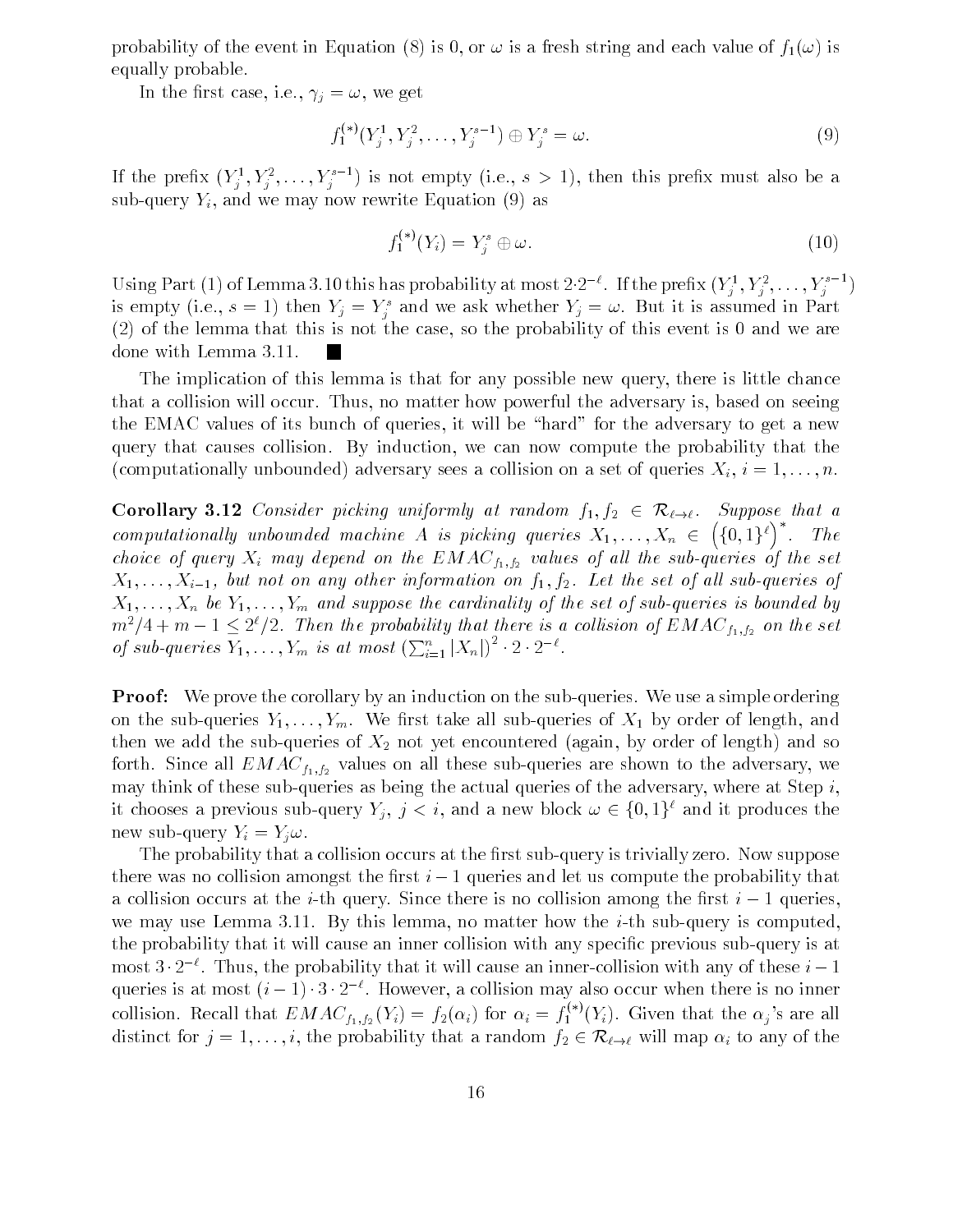An equality here can come either from the inputs to  $f_1$  on each side of the equation being equal, or otherwise, the inputs to  $f_1$  are different, but  $f_1$  maps them both to the same value. We bound the probability of the first case by  $\angle$  ·  $\angle$  - using Lemma 5.10, and we bound the probability of the second case by  $\text{Z}$  - using Lemma  $\mathfrak{I}$ . We start with the second case.

First, we use the fact that  $Y_1, \ldots, Y_m$  is a set of all sub-queries. This means that the computation of  $EMAC_{f_1,f_2}$  on all these sub-queries involves evaluating  $f_1$  on exactly the m strings  $\gamma_1, \ldots, \gamma_m$ . Since  $f_1$  is inner collision-free, then all  $\gamma_i$ 's are distinct and the set of  $\bm{J}$  in its also asset of distinct values  $\bm{I}$  and we are considering  $\bm{I}$  and we are considering  $\bm{I}$ Equation (4) for the case that  $\gamma_j \neq f_1^{\gamma'}(Y_k) \oplus \omega$ . If the value  $\gamma \equiv f_1^{\gamma'}(Y_k) \oplus \omega$  equals one of the other  $\mu$  for a  $\mu$  is a fit of  $j$  , then by inner collision free property for  $j$  -forms beam  $\tau$ dierent from fly (() which can be probability of Equation ( ) and the probability of So suppose ( ) (() () () ( for any  $1 \le i \le m$ . In this case, the event in mind is that when picking at random  $f_1 \in \mathcal{A}$  it holds that for a given string for the value of forms the value of forms the value of the value of the value of  $f_1(\gamma_i)$  for  $i = 1, \ldots, m$ , and since  $f_1$  is randomly picked in A then any string in  $\{0, 1\}$  has probability  $2 \div 10$  be  $f_1(\gamma)$ . In particular Prob $|f_1(\gamma)| = f_1(\gamma_i)| = 2 \div 1$ 

The other case to consider is that the inputs of the inputs of  $I$  in both sides of Equation is the input side of Equation is the input side of Equation is the input side of Equation is the input side of Equation is the i In this case,  $\gamma_i = \gamma$ . What is the probability that this happens? Writing this equation explicitly we get

$$
f_1^{(*)}(Y_j^1, Y_j^2, \dots, Y_j^{s-1}) \oplus Y_j^s = f_1^{(*)}(Y_k) \oplus \omega.
$$
 (5)

If the prefix  $(Y_j, Y_j, \ldots, Y_j)$  is not empty (i.e.,  $s > 1$ ), then this prefix must also be a sub-query, since the set of  $Y_i$ 's is a set of all sub-queries. Denote the index of this query by is an and we may now rewrite  $\mathbf{N} = \mathbf{N}$  . The may now rewrite Equation -  $\mathbf{N} = \mathbf{N}$ 

$$
f_1^{(*)}(Y_i) \oplus f_1^{(*)}(Y_k) = Y_j^s \oplus \omega.
$$
 (6)

Since the indices  $i, j$  and  $\kappa$  are fixed and since  $Y_j^+ \oplus \omega$  is a fixed string, we may use Part  $(2)$  . of Lemma 5.10 and get that the probability of the event in Equation (0) is at most  $\mathbb{Z} \cdot \mathbb{Z} \rightarrow \mathbb{Z}$ 

If the prenx  $(Y_j, Y_j, \ldots, Y_j)$  is empty (i.e.,  $s = 1$ ) then we need to bound the probability that  $f_1^{\perp} (Y_k) = Y_i^s \oplus \omega$ . Here, we get the same bound using Part (1) of Lemma 3.10.

Summing up the two cases, we get that the probability that  $f_1^{\alpha}(Y_i) = f_1^{\alpha}(Y_k\omega)$  is at most  $3 \cdot 2$  - and we are done with Part (1) of Lemma  $3.11.$ 

we are defined as  $\alpha$  -  $\alpha$  the argument is  $\alpha$  the argument is  $\alpha$  . The argument is  $\alpha$ fix the index j and the string  $\omega$ . Since  $\omega$  is one block,  $f_1^{\omega}(\omega) = f_1(\omega)$ . By Lemma 3.7, we may rewrite the condition of as

$$
Prob_{f_1 \in \mathcal{A}}[f_1^{(*)}(Y_j) = f_1(\omega)] \le 3 \cdot 2^{-\ell}.
$$
 (7)

The event that we are interested in is

$$
f_1(\gamma_j) = f_1(\omega). \tag{8}
$$

And again, we split the analysis to the case  $\gamma_j = \omega$  and  $\gamma_j \neq \omega$ . In the latter case, either  $\omega$ equals one of the  $\gamma_i$ ,  $1 \leq i \leq m$ ,  $i \neq j$  and then by the fact that  $f_1$  is inner collision-free, the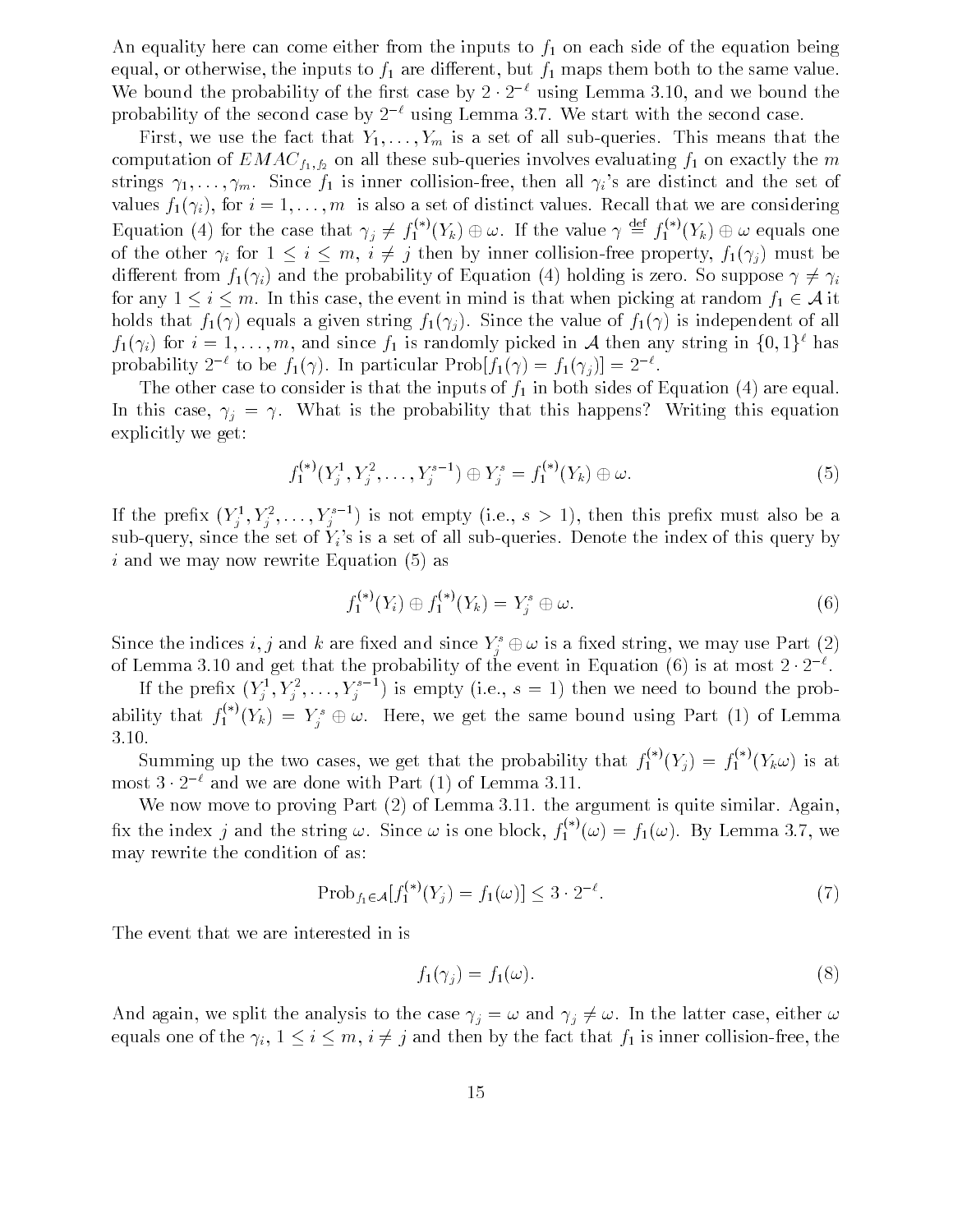previous queries and subqueries- the probability that any new query will cause an inner collision is small. Thus, there can be no clever way to construct a new query that will cause an inner collision

On the technical level, recall that we are always considering the set of all sub-queries for the queries made so far. Intuitively, this means that the adversary is always given the  $EMAC_{f_1,f_2}$  values of all its sub-queries. To preserve this variant, we consider a new query to be a one-block extension of an existing sub-query. Of course, any independent new query can be built by several block-extensions of the already existing queries.

The assumption in the next lemma is that the number of sub-queries made so far is smaller than  $\sqrt{2^{\ell}/2}$ . Note that otherwise, there is a good chance that the adversary has already encountered a collision even if it just randomly selected its queries (Recall that  $\ell$  is the block sizes in the block size of the block size of the block size of the block size of the block size of t

Lemma -- Fix any set of <sup>n</sup> queries XXn  $(\lbrace 0,1\rbrace^{\ell})^*$ . Let  $Y_1,\ldots,Y_m$  be the set of sub-queries of  $A_1,\ldots,A_n$ . Let  $\beta_1,\ldots,\beta_m$  be any aistinct strings in  $\{0,1\}$  . Consider picking uniformly at random  $f_1, f_2 \in \mathcal{R}_{\ell \to \ell}$  and applying  $EMAC_{f_1, f_2}$  on each sub-query  $Y_1, \ldots, Y_m$ . Suppose that the carainality of the set of sub-queries is bounded by  $m^-/4 + m = 1 \leq Z^+/Z$ , then, for any string  $\omega \in \{0,1\}^{\ell}$  it holds that

for any pair of indices j k j k m if Yj Yk then

$$
Prob_{f_1,f_2}[f_1^{(*)}(Y_j) = f_1^{(*)}(Y_k \omega) | EMAC_{f_1,f_2}(Y_j) = \beta_j \quad \forall j = 1,2,\ldots,m] \leq 3 \cdot 2^{-\ell}
$$

2. for any index j,  $1 \leq j \leq m$ , if  $Y_i \neq \omega$  then

$$
\text{Prob}_{f_1, f_2}[f_1^{(*)}(Y_j) = f_1^{(*)}(\omega)| EMAC_{f_1, f_2}(Y_j) = \beta_j \quad \forall j = 1, 2, \dots, m] \le 3 \cdot 2^{-\ell}.
$$

**Proof:** In case  $Y_k \omega = Y_i$  for some  $1 \leq i \leq m$ ,  $i \neq j$ , then we are done. The probability in Part - of the lemma is zero since it is assumed that the substitutions on the substitutions of the substitu queries YYm The same holds for Part - in case Yi for some <sup>i</sup> <sup>m</sup> <sup>i</sup> j In the sequel we assume that Ye or  $\mathcal{U}$  and  $\mathcal{U}$  are  $\mathcal{U}$  and all given subport from all given subport from all given subport from all given subport from all given subport from all given subport from all given  $Y_1,\ldots,Y_m$ .

Using the notations from the proof of Lemma 3.10, we denote by A all functions in  $\mathcal{R}_{\ell \to \ell}$ which are inner collision-free with respect to the set of sub-queries  $Y_1, \ldots, Y_m$ . Also, we denote the blocks of Query  $Y_i$  by  $(Y_i^-, Y_i^-, \ldots, Y_i^+)$  (where s is the number of blocks in the query  $i$ ). Finally, for all  $i=1,\ldots,m,$  we denote by  $\gamma_i$  the string  $\gamma_i \equiv f_1^{\gamma_1} (Y_i^1,Y_i^2,\ldots,Y_i^{s-1}) \oplus$  $Y_i^s$ , (If  $s = 1$ , then by our convention  $f_1^{\gamma}$   $(\epsilon) = 0^s$ .) Thus,  $EMAC_{f_1,f_2}(Y_i) = f_2(f_1(\gamma_i)).$ 

We start with the first part of the lemma. Fix the indices j, k and the string  $\omega$ . By  $\mathbb L$  we may rewrite the condition of  $\mathbb L$  as a condition of  $\mathbb L$  as a condition of  $\mathbb L$ 

$$
Prob_{f_1 \in \mathcal{A}}[f_1^{(*)}(Y_j) = f_1^{(*)}(Y_k \omega)] \le 3 \cdot 2^{-\ell}.
$$
 (3)

The event that we are interested in is  $f_1^{\wedge} (Y_i) = f_1^{\wedge} (Y_k \omega)$  which can be written as

$$
f_1(\gamma_j) = f_1(f_1^{(*)}(Y_k) \oplus \omega).
$$
 (4)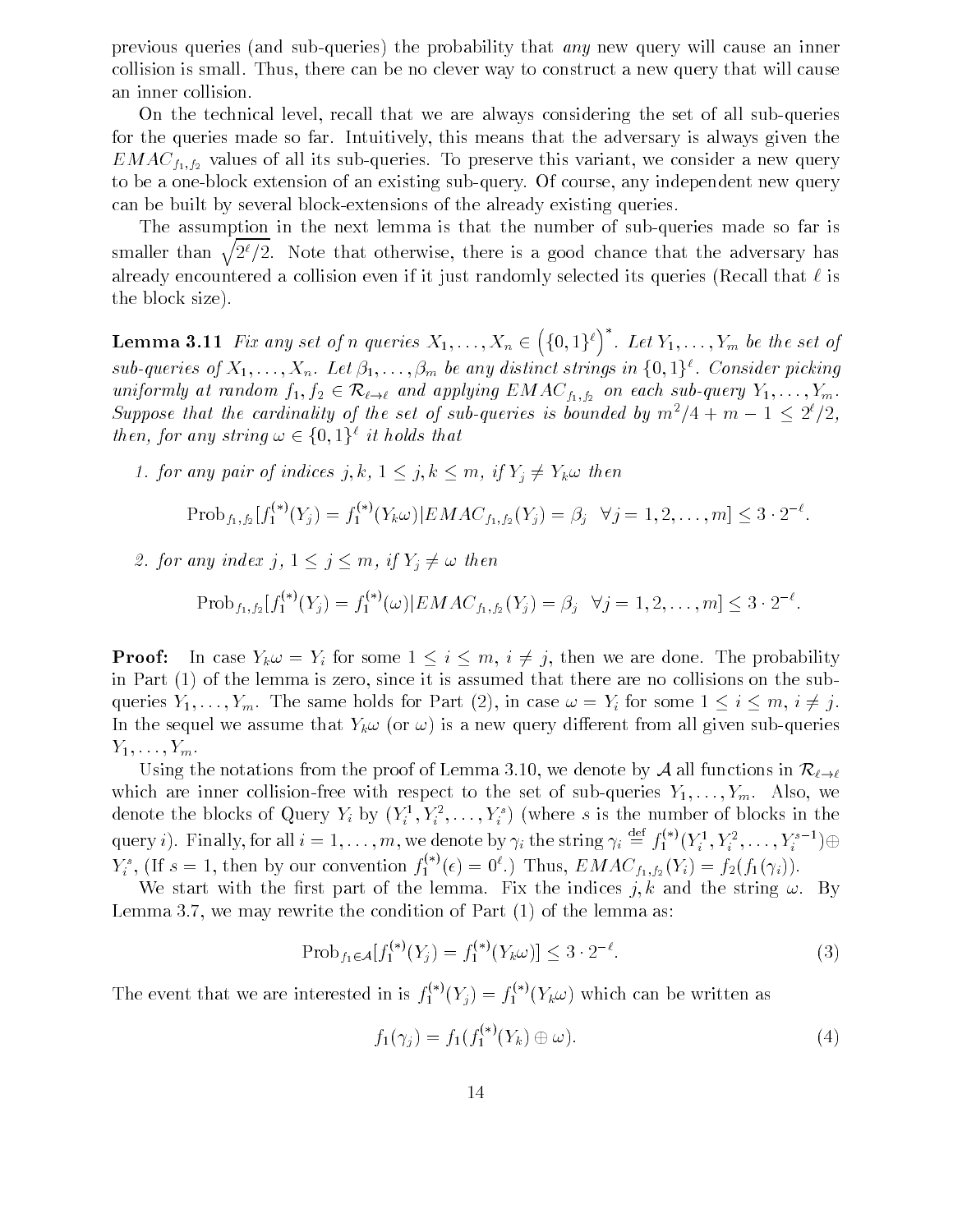that f is chosen in A  $\sim$  0.000 string assigned to form in A  $\sim$  10.000 string assigned to form in A  $\sim$  10.000 string assigned to form in A  $\sim$  10.000 string assigned to form in A  $\sim$  10.000 string assigned to form does not cause inner-collision has the same probability. In other words, let  $u \in \{0,1\}^+$  be the set of strings that do not cause and inner collision where set  $\mathcal{I}_1$  is  $\mathcal{I}_2$  . The probability that for any string is exactly in the see that the see that the see that the see that this is true we have to count the number of functions functions functions for  $j$  and  $j$  is a formulate functions functions  $j$  in  $j$  in  $j$  in  $j$  in  $j$  in  $j$  in  $j$  in  $j$  in  $j$  in  $j$  in  $j$  in  $j$  in  $j$  in  $j$  in  $j$  in  $j$  in  $j$  in and film is a communication of the most determined the communication of the film is included the state of the all  $\alpha_i$ ,  $j = 1, \ldots, i - 1, i + 1, \ldots, m$ , and the string  $\omega$ . All other entries of  $f_1$  can be set to any value without any restriction (the only restriction of the class  $A$  is that there is no inner collision on the set  $\{1\}$  ,  $\ldots$  ) and  $\{1\}$  are number of agreement for  $\{1\}$  ,  $\in$  (  $\ast$  ) and  $\alpha$   $\cup$   $\alpha$  $f$ ive $f$  and with  $f$  is and with form  $f$  in  $f$   $f$  and  $f$  is all  $f$  in  $f$  is all  $f$  in the set of  $f$  in  $f$  is an order  $f$  in  $f$  is an order  $f$  in  $f$  is an order  $f$  is an order  $f$  is an order  $f$  is an orde depend on the actual value of  $\omega$ .

If a probability the probability that  $f \downarrow \setminus \{i\}$  are done order order or and we are done  $\frac{1}{2}$ to bound the probability that for  $f$  is a cardinality of  $f$  above we must bound the cardinality of  $f$ from a first which strings are not in first all the strings i-limited i-limited  $\sim$ not in since setting for the single settings would cause any inner collision  $\alpha$  in  $\alpha$ let us check the values that are determined by  $f1\setminus\{i\}$  , such that  $\{j\}$  is such that  $\{j\}$  is a direction extension of  $\alpha$  are determined by the setting of formulation  $\alpha$  and  $\beta$  if  $\beta$  if  $\beta$  if  $\beta$  if  $\beta$  if  $\beta$  if  $\beta$  if  $\beta$  if  $\beta$  if  $\beta$  if  $\beta$  if  $\beta$  if  $\beta$  if  $\beta$  if  $\beta$  if  $\beta$  if  $\beta$  if  $\beta$  if  $\beta$  distinct. Otherwise, an inner-collision is bound to happen. Therefore, any setting of  $f_1(\gamma_i)$ that will cause a collision in the values of  $\gamma_i$ 's is also not in  $\Omega$ .

What is the cardinality of  $\Omega$ ? From the  $2^{\ell}$  strings of  $\{0,1\}^{\ell}$  we must substract the  $m-1$ strings i-1) i-1, introduction to subtract the number of strings that matter i- i- i-i-i-i-i-i-i-i-i-i-i-i-i-i cause collisions in the set of  $\gamma_j$ 's. Let us compute an upper bound on the number of such forbidden strings. Suppose there are t direct extensions of  $Y_i$  and  $m-t$  queries that are not direct extensions of  $\mathcal{L}_i$  are consistent for for  $\mathcal{L}_i$  ,  $\mathcal{L}_i$  are existence with string with  $\mathcal{L}_i$ of Yi such that Yi such that Yi such that Yi and the the the the value for  $\mathcal{Y}$  and the value for  $\mathcal{Y}$ one of the m the m the m the m the m transition  $\mathcal{A}$  for all  $\mathcal{A}$  are already set  $\mathcal{A}$ values at the most. Since  $t \cdot (m - t) \leq m \cdot /4$  we get that the cardinality of  $\Omega$  is at least  $\Delta^2 = m^2/4 = m - 1 \geq 2^2/2$ . Thus, the probability that  $f_1(\gamma_i) = \alpha$  is at most  $2 \cdot 2^{-\alpha}$  and we are done with Part -  $\mathcal{L}$  -  $\mathcal{L}$ 

. To show Part is the set of the left of the set of values in the set of values in the set of values in the set  $\{0, 1\}^*$  that are not equal to any of the  $\alpha_j$ ,  $1 \leq j \leq m$ ,  $j \neq k$ ,  $j \neq i$ . Summing over possible  $\alpha_k$ 's in T, we get

$$
\mathrm{Prob}_{f_1,f_2}[f_1^{(*)}(Y_i) \oplus f_1^{(*)}(Y_k) = \alpha | EMAC_{f_1,f_2}(Y_j) = \beta_j \quad \forall j = 1,2,\ldots,m] =
$$

$$
\sum_{\alpha_k \in T} \operatorname{Prob}_{f_1 \in \mathcal{A}}[f_1^{(*)}(Y_k) = \alpha_k] \cdot
$$
  
\n
$$
\operatorname{Prob}_{f_1 \in \mathcal{A}}[f_1^{(*)}(Y_i) = \alpha \oplus \alpha_k \mid f_1^{(*)}(Y_j) = \alpha_j \quad \forall j = 1, \dots, i-1, i+1, \dots, m]
$$

The above is an averaging expression over terms that by Equation - are each smaller than  $2 \cdot 2$  , and we are done with the proof of Lemma 5.10.

We now want to use Lemma  $3.10$  to show that it is hard for an adversary to produce a new query that causes a collision given that there were no collisions in previous queries and subqueries-during-during-during-during-during-during-during-during-during-during-during-during-during-during-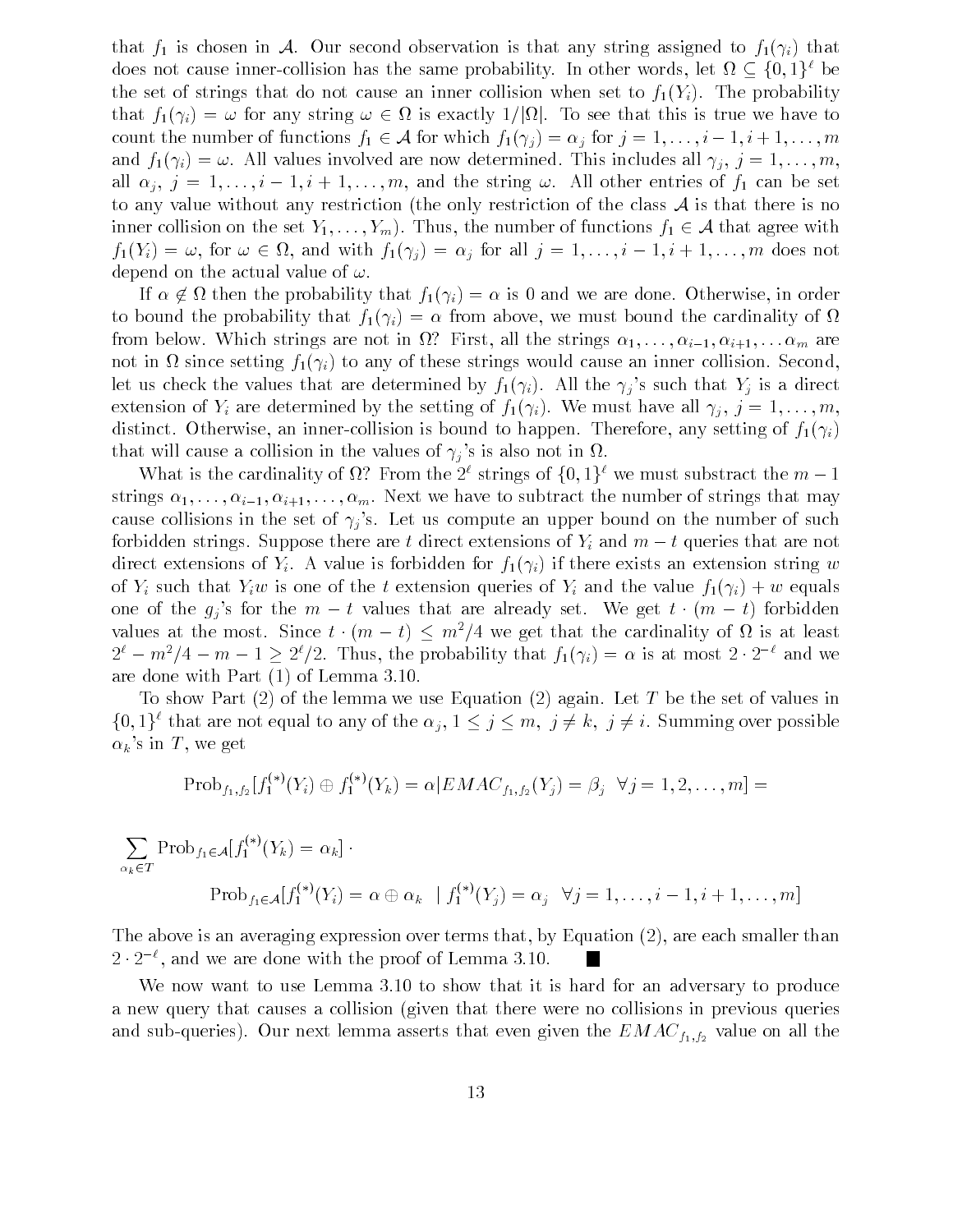the probability that  $f_1^{\times}(Y_i)$  equals  $\alpha$ . It may depend on the values set on the other queries. To deal with the dependencies here, we use a standard trick. We compute the probability of the event  $f_1^{\perp}{}'(Y_i) = \alpha$ , after fixing values of all the other values  $\alpha_j, j \neq i$ . We will show that for any distinct values i-l  $\{1, \ldots\}$  if  $\{1, \ldots, n\}$  is that from all dierent from  $\{1, \ldots, n\}$ 

$$
Prob_{f_1 \in \mathcal{A}}[f_1^{(*)}(Y_i) = \alpha \mid f_1^{(*)}(Y_j) = \alpha_j \quad \forall i = 1, \dots, i-1, i+1, \dots, m] \le 2 \cdot 2^{-\ell} \tag{2}
$$

 $\blacksquare$  then we get that also for randomly chosen just that also for randomly chosen just that also for randomly chosen just the same  $\blacksquare$ holds the distribution which the distribution  $\mathbb{F}_j$  which the state is are chosen is  $j$  . A finally  $\mathbb{F}_j$  and  $\mathbb{F}_j$ also holds and we are done

 $S$  it remains to show Equation -  $\langle - \rangle$  , the fact that  $\gamma$  and the fact that  $\gamma$  is  $\gamma$  and  $\gamma$  and  $\gamma$ all sub-queries. This fact implies that each prefix of any query  $Y_i$  is another query in the set  $Y_1,\ldots,Y_m$ . Let us look into the term  $f_1^{\gamma'}(Y_j)$ . Recall that  $f_1^{\gamma'}(Y_j)$  translates to a series of operations of  $f_1$ . Denote the blocks of  $Y_j$  by  $Y_j = (Y_j, Y_j, \ldots, Y_j)$ . We have

$$
f_1^{(*)}(Y_j) = f_1^{(s)}(Y_j)
$$
  
=  $f_1 \left( f_1^{(s-1)}(Y_j^1, \dots, Y_j^{s-1}) \oplus Y_j^s \right)$ 

(Recall our convention that  $f_1^{\text{eq}}(\epsilon) = 0^{\epsilon}$  for the empty string  $\epsilon$ .) If  $s = 1$ , we get

$$
f_1^{(*)}(Y_j) = f_1(Y_j).
$$

If s a set of the set of  $\mathbf{w}_1$  w w w  $\mathbf{u}_2$  is a set of all subports then the set of all subports then then then then then the set of all subports then the set of all subports then the set of all subports then the must be a query  $Y_k$  in the set that equals the prenx  $(Y_j^1, \ldots, Y_j^{j-1})$  of  $Y_j^1$ , where  $k$  satisfies  $1 \leq k \leq m$ ,  $k \neq j$ . Thus, we get:

$$
f_1^{(*)}(Y_j) = f_1\left(f_1^{(*)}(Y_k) \oplus Y_j^s\right)
$$

Denote by  $\gamma_j$  the input to  $f_1: \gamma_j = f_1^\gamma \, ' (Y_k) \oplus Y_j^s$  if  $|Y_j| > 1$  and  $\gamma_j = Y_j$  otherwise. Namely, it holds that

$$
EMAC(Y_j) = f_2(f_1(\gamma_j)) \quad i = 1, \ldots, m
$$

Let us look at the string  $\gamma_i$ . Is it a predetermined string? Or does it depend on the choice of  $f_1 \in \mathcal{A}$ ?

The string  $Y_i$  is predetermined. It is part of the set of sub-queries. The string  $\alpha_k =$ j  $f_1^{\rightarrow} (Y_k)$  is predetermined for all  $1 \leq k \leq m, k \neq i$ . Thus, for all queries  $Y_j$  that are not direct extensions of the special query  $r_i$ , the term  $\gamma_j = \alpha_k + r_j^\top$  is a predetermined string. It is determined by the values of  $\mathbb{N}$  and  $\mathbb{N}$  and  $\mathbb{N}$  and  $\mathbb{N}$  and  $\mathbb{N}$  $(\{0,1\}^{\ell})^*$  a direct extension of Query W  $(\{0,1\}^{\ell})^*$  if Query Z equals  $Wz$  for some block  $z \in \{0,1\}^{\ell}$ .) Note, that  $\gamma_i$ is completely predetermined, since the *i*-th sub-query is not a direct extension of the *i*-th sub query But the value of fixility we are interested interested in the medical medical service in the line probability that for  $\mathbf{r}$  and  $\mathbf{r}$  and  $\mathbf{r}$  and  $\mathbf{r}$  and  $\mathbf{r}$ 

 $\begin{array}{ccc} \bullet\quad \quad & \bullet\quad \quad & \bullet\quad \quad & \bullet\quad \quad & \bullet\quad \quad & \bullet\quad \quad & \bullet\quad \quad & \bullet\quad \quad & \bullet\quad \quad & \bullet\quad \quad & \bullet\quad \quad & \bullet\quad \quad & \bullet\quad \quad & \bullet\quad \quad & \bullet\quad \quad & \bullet\quad \quad & \bullet\quad \quad & \bullet\quad \quad & \bullet\quad \quad & \bullet\quad \quad & \bullet\quad \quad & \bullet\quad \quad & \bullet\quad \quad & \bullet\quad \quad & \bullet\quad \quad & \bullet\quad \quad & \bullet\quad \quad & \bullet\quad \quad & \bullet\quad \quad & \bullet\quad \quad & \bullet\$ termined and so are the values of all  $j$   $\downarrow$  (  $j$  )  $j$  -  $\rightarrow$  ) (  $\cdot$  ) (  $\cdot$  ) (  $\cdot$  ) (  $\cdot$  ) (  $\cdot$  ) (  $\cdot$  ) (  $\cdot$  ) (  $\cdot$  ) (  $\cdot$  ) (  $\cdot$  ) (  $\cdot$  ) (  $\cdot$  ) (  $\cdot$  ) (  $\cdot$  ) (  $\cdot$  ) (  $\cdot$  ) (  $\cdot$  ) assigned to follow the factor  $\mathbf{r}$  in the factor  $\mathbf{r}$  in the factor  $\mathbf{r}$  is follows from the factor  $\mathbf{r}$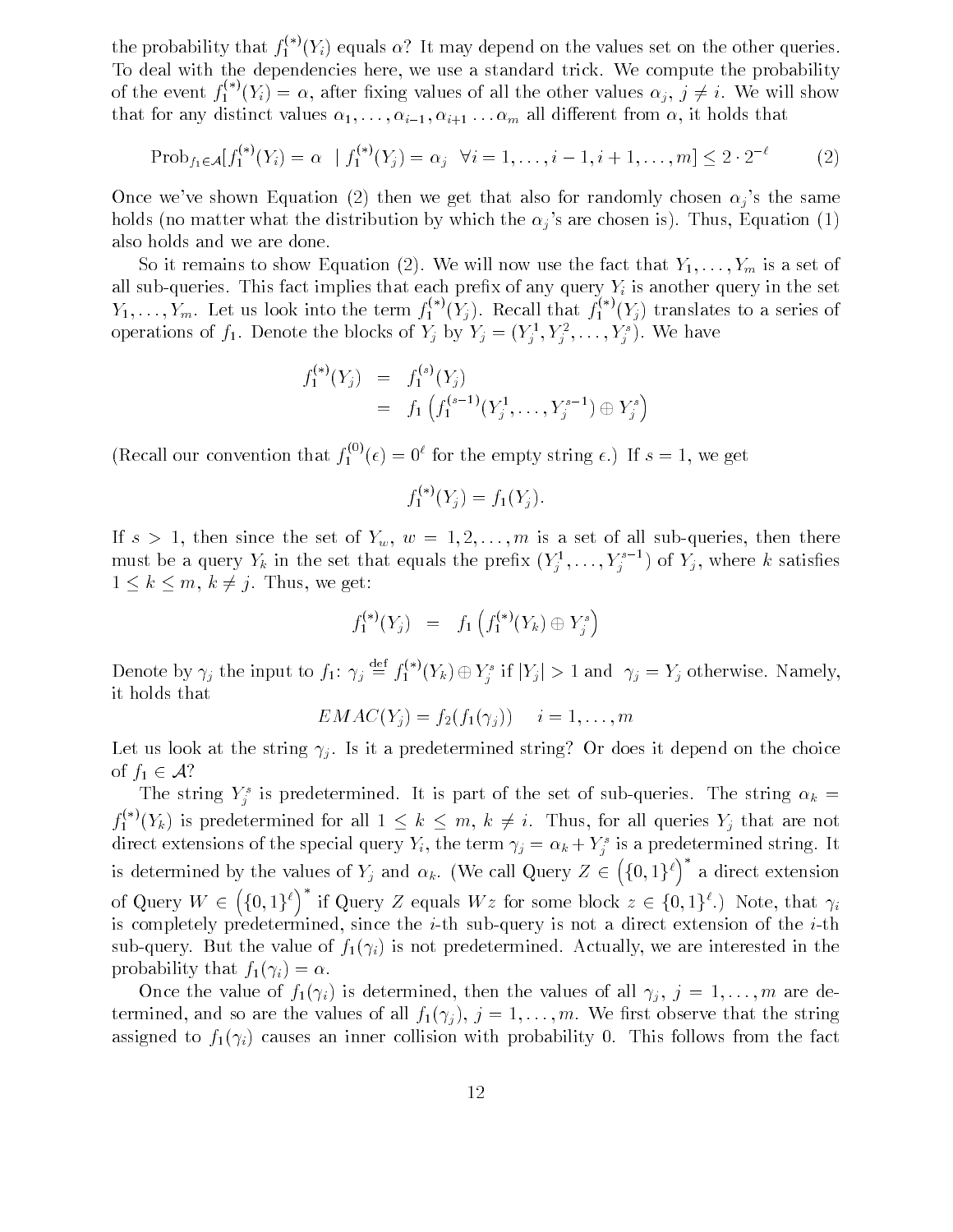Since all  $\alpha_i$ 's are distinct, and since  $f_2$  is uniformly chosen in  $\mathcal{R}_{\ell \to \ell}$ , the first term is exactly  $z^{-\cdots}$ : we fix m different values of the function  $f_2$ . The numerator is exactly  $1/|\mathcal{K}_{\ell \to \ell}|$  since  $f_1$ is picked uniformly at random from  $\mathcal{R}_{\ell \to \ell}$ . The denominator is independent of the function g. Thus, we get that this expression is the same for all functions g which are inner collision-free, and we are done

Recall that the value  $EMAC(X)$  consists of an intermediate computation of  $f_1^{\gamma}(X)$  on the query X, and then a final computation of  $f_2(f_1^+(X))$ . In what follow, we show that the intermediate values  $f_1^\vee(X_i)$  's are almost random even if the final values of the  $EMAC(X_i)$  's are fixed. Furthermore, we will show that the exclusive-or of two intermediate values are also almost random. We formalize this in the following lemma.

 $\mathcal{L}$  and  $\mathcal{L}$  and  $\mathcal{L}$  and  $\mathcal{L}$  and  $\mathcal{L}$  and  $\mathcal{L}$  and  $\mathcal{L}$  and  $\mathcal{L}$  and  $\mathcal{L}$  and  $\mathcal{L}$  and  $\mathcal{L}$  and  $\mathcal{L}$  and  $\mathcal{L}$  and  $\mathcal{L}$  and  $\mathcal{L}$  and  $\mathcal{L}$  and  $\mathcal{L}$  and  $(\lbrace 0,1\rbrace^{\ell})^*$ . Let  $Y_1,\ldots,Y_m$  be the set of sub-queries of  $A_1,\ldots,A_n$ . Let  $\beta_1,\ldots,\beta_m$  be any aistinct strings in  $\{0,1\}$  . Consider picking uniformly at random  $f_1, f_2 \in \mathcal{R}_{\ell \to \ell}$  and applying  $EMAC_{f_1, f_2}$  on each sub-query  $Y_1, \ldots, Y_m$ . Suppose the carainality of the set of sub-queries is bounded by  $m^-/4 + m - 1 \leq z^+/z$ , then for any string  $\alpha \in \{0,1\}^{\ell}$  it holds that

 $f$  and  $f$  and  $f$  and  $f$  and  $f$  and  $f$  and  $f$  and  $f$  and  $f$  and  $f$  and  $f$  and  $f$  and  $f$  and  $f$  and  $f$  and  $f$  and  $f$  and  $f$  and  $f$  and  $f$  and  $f$  and  $f$  and  $f$  and  $f$  and  $f$  and  $f$  and  $f$  and  $f$  a

$$
Prob_{f_1, f_2}[f_1^{(*)}(Y_i) = \alpha | EMAC_{f_1, f_2}(Y_j) = \beta_j \ \ \forall j = 1, 2, ..., m] \le 2 \cdot 2^{-\ell}
$$

2. for any pair of indices  $i \neq k$ ,  $1 \leq i, k \leq m$ ,

$$
\text{Prob}_{f_1, f_2}[f_1^{(*)}(Y_i) \oplus f_1^{(*)}(Y_k) = \alpha | EMAC_{f_1, f_2}(Y_j) = \beta_j \quad \forall j = 1, 2, \dots, m] \le 2 \cdot 2^{-\ell}
$$

**Proof:** Let us itx an arbitrary moex  $1 \leq i \leq m$  and itx an arbitrary  $\alpha \in \{0,1\}$ . We show re all the lemma for the strings of the since we know that all the since we know that all the output strings  $\mu$  and  $1 \leq i \leq m$  are distinct, then it follows that the strings  $\alpha_i \equiv f_1^{i,j}(Y_i)$ ,  $1 \leq i \leq m$ , must also be distinct. Namely, the function  $f_1$  must be inner collision-free on these queries.

is the is the Xis and the Yis are arbitrary and predetermined Theorem and predetermined They are not the Yis a random variables. The distribution is taken over the choice of  $f_1, f_2 \in \mathcal{R}_{\ell \to \ell}$ . In what follows, we only distribution in the condition in which EMAC field  $\mathcal{N} = \{1,1,2,3,\ldots,k\}$  is a set of  $\mathcal{N} = \{1,2,3,\ldots,k\}$ By Lemma 3.7, we know that all inner collision-free functions  $f_1$  in  $\mathcal{R}_{\ell \to \ell}$  are equally likely in this distribution. Define by  $A$  the set of all inner collision-free functions for the predetermined set of sub-queries. Note that the class A is determined by the set of sub-queries  $Y_1, \ldots, Y_m$ .  $U$  and the new notation we may rewrite  $U$  and the new may rewrite  $V$  the lemma as  $V$  the lemma as  $U$ 

$$
Prob_{f_1 \in \mathcal{A}}[f_1^{(*)}(Y_i) = \alpha] \le 2 \cdot 2^{-\ell}.
$$
 (1)

Here, the probability is over a the random uniform choice of a function  $f_1 \in \mathcal{A}$ .

Our life would have been easier if we didn't have the restriction that  $f_1$  is inner collisionfree. Had  $f_1$  been drawn from  $\mathcal{R}_{\ell \to \ell}$  uniformly at random, it would have been the case that the chance to get any fixed value  $\alpha$  for  $f_1^{\alpha}(Y_i)$  would have been  $2^{-\alpha}$ . But this is not the case here. We have a distribution of randomly chosen  $f_1$  in A. For this distribution, what is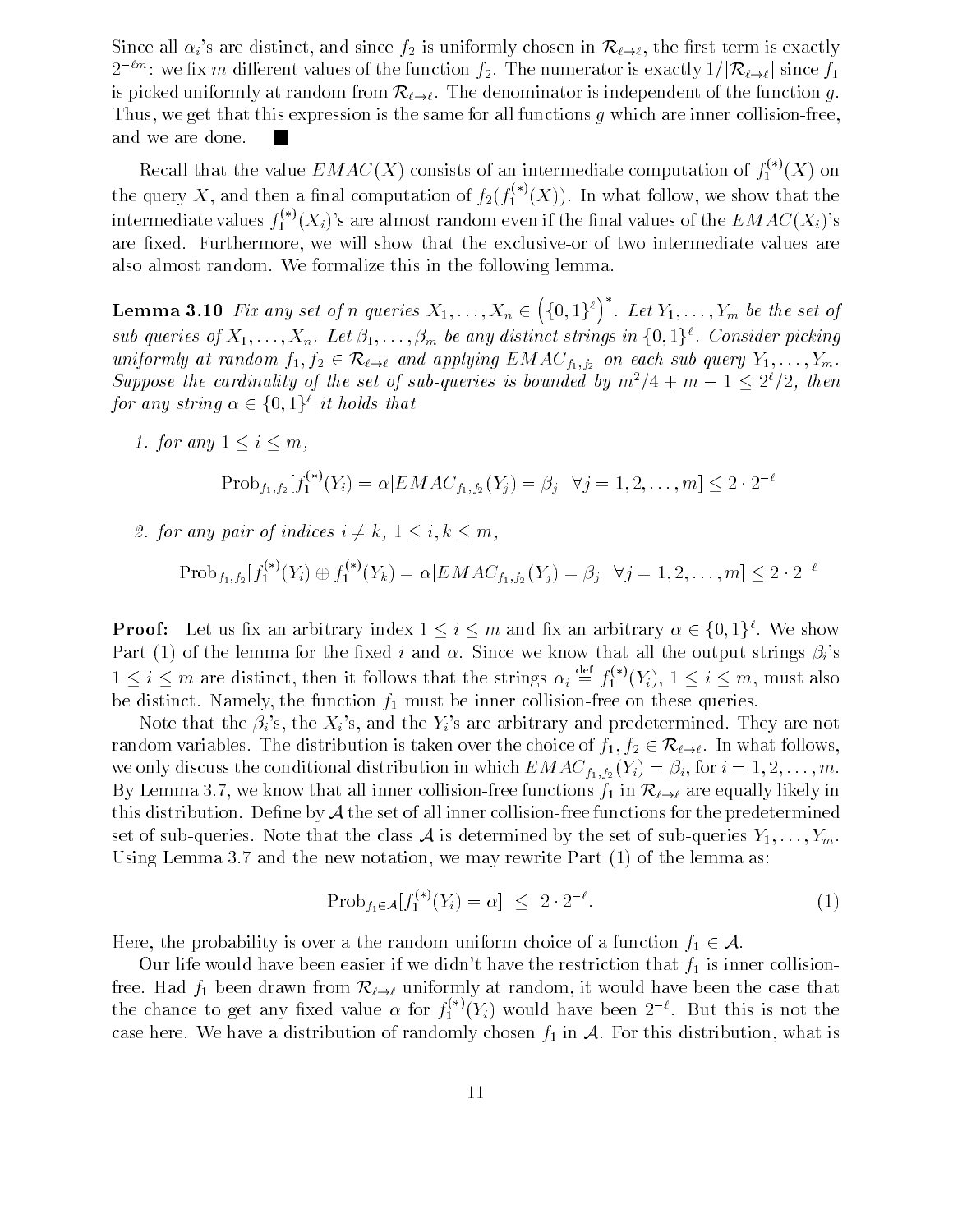an inner collision on this set of queries is equally likely to be the one used, given all the  $EMAC_{f_1, f_2}$  values on the set of sub-queries. Intuitively, this means that  $f_2$  "hides" whatever happened before invoking it, unless there was a collision. In the second lemma (see Lemma below-this rst lemma to show that  $\Theta$  is the set of the set of the set of the set of the set of the set of the set of the set of the set of the set of the set of the set of the set of the set of the set of the set of the sub-queries of the queries made so far, there is almost no information on the intermediate values that  $f_2$  was computed on. Recall that in EMAC we hrst compute  $\alpha_i \equiv f_1^\vee{'}(Y_i)$  on a subject for the subject of the view of the view of the value of the view of the value of the field  $\mu$ claim in this second lemma is that given the  $EMAC_{f_1,f_2}$  values of all the sub-queries of the  $\mathbf{u}$  and assuming the so far and assuming the collision-collision-collision-collision-collision-collision-collision-collision-collision-collision-collision-collision-collision-collision-collision-collision-collision-c the intermediate  $\alpha_i$ 's values are. Using this, we show in the third lemma (see Lemma 3.11) below-that the probability that a new query will cause a collision,  $\mathsf{O}$  and the EMACFF  $f14I2$ values on all sub-queries of the queries made so far, is small. Intuitively, any specific query will only cause a collision to a small fraction of all the possible  $f_1$ 's. After showing this, we finally prove that Lemma  $3.3$  holds. Let us start with the first lemma.

Lemma Fix any set of <sup>n</sup> queries XXn  $(\lbrace 0,1\rbrace^{\ell})^*$ . Let  $Y_1,\ldots,Y_m$  be the set of sub-queries of  $A_1,\ldots,A_n$ . Let  $\beta_1,\ldots,\beta_m$  be any aistinct strings in  $\{0,1\}$  . Consider picking uniformly at random  $f_1, f_2 \in \mathcal{R}_{\ell \to \ell}$  and applying  $EMAC_{f_1, f_2}$  on each sub-query  $Y_1, \ldots, Y_m$ . Then for any two functions  $g, g' \in \mathcal{R}_{\ell \to \ell}$  such that there is no inner-collision on  $Y_1, \ldots, Y_m$ for  $f_1 = g$  nor for  $f_1 = g$  , a notas that

$$
Prob_{f_1, f_2} [f_1 = g \mid EMAC_{f_1, f_2}(Y_i) = \beta_i \quad \forall i = 1, 2, ..., m] =
$$
  
\n
$$
Prob_{f_1, f_2} [f_1 = g' \mid EMAC_{f_1, f_2}(Y_i) = \beta_i \quad \forall i = 1, 2, ..., m]
$$

Remark Note that the -is are distinct and therefore fs that cause an inner col lision on  $Y_1, \ldots, Y_m$  have probability 0 to be the ones used.

**Remark 3.9** The intuition of this assertion in this lemma is that when given a set of queries whose authentications are distinct, all functions  $f_1$  that do not cause an inner collision on these queries are equally likely to be used in the authentication

**Proof:** Fix a  $g \in \mathcal{R}_{\ell \to \ell}$ , which doesn't cause inner collision on  $Y_1, \ldots, Y_m$ . Let  $\alpha_i \equiv g^{(*)}(Y_i)$ for internally  $f$  for  $f$  is actually of the output of the EMACFF  $f_{14/2}$  is actually  $f$  is a  $f$   $f$   $f$   $f$   $f$ if the international term of the international contract of the since it is given that the since it is given the<br>International contract of the since it is given that the since it is given that the since of the since of the are distinct

Now let's compute the probability that  $f_1 = g$  given the output of the authentication. Using Bayes rule

$$
\begin{aligned}\n\text{Prob}_{f_1, f_2} \left[ f_1 = g \mid EMAC_{f_1, f_2}(Y_i) = \beta_i \ \ \forall i = 1, 2, \dots, m \right] \\
&= \text{Prob}_{f_1, f_2} [EMAC_{f_1, f_2}(Y_i) = \beta_i \ \ \forall i = 1, 2, \dots, m | f_1 = g] \cdot \\
&\quad \text{Prob}_{f_1, f_2} [f_1 = g] \\
&\quad \text{Prob}_{f_1, f_2} [EMAC_{f_1, f_2}(Y_i) = \beta_i \ \ \forall i = 1, 2, \dots, m] \\
&= \text{Prob}_{f_2} [\wedge_{i=1}^m f_2(\alpha_i) = \beta_i] \cdot \frac{\text{Prob}_{f_1} [f_1 = g]}{\text{Prob}_{f_1, f_2} [EMAC_{f_1, f_2}(Y_i) = \beta_i \ \ \forall i = 1, 2, \dots, m]}\n\end{aligned}
$$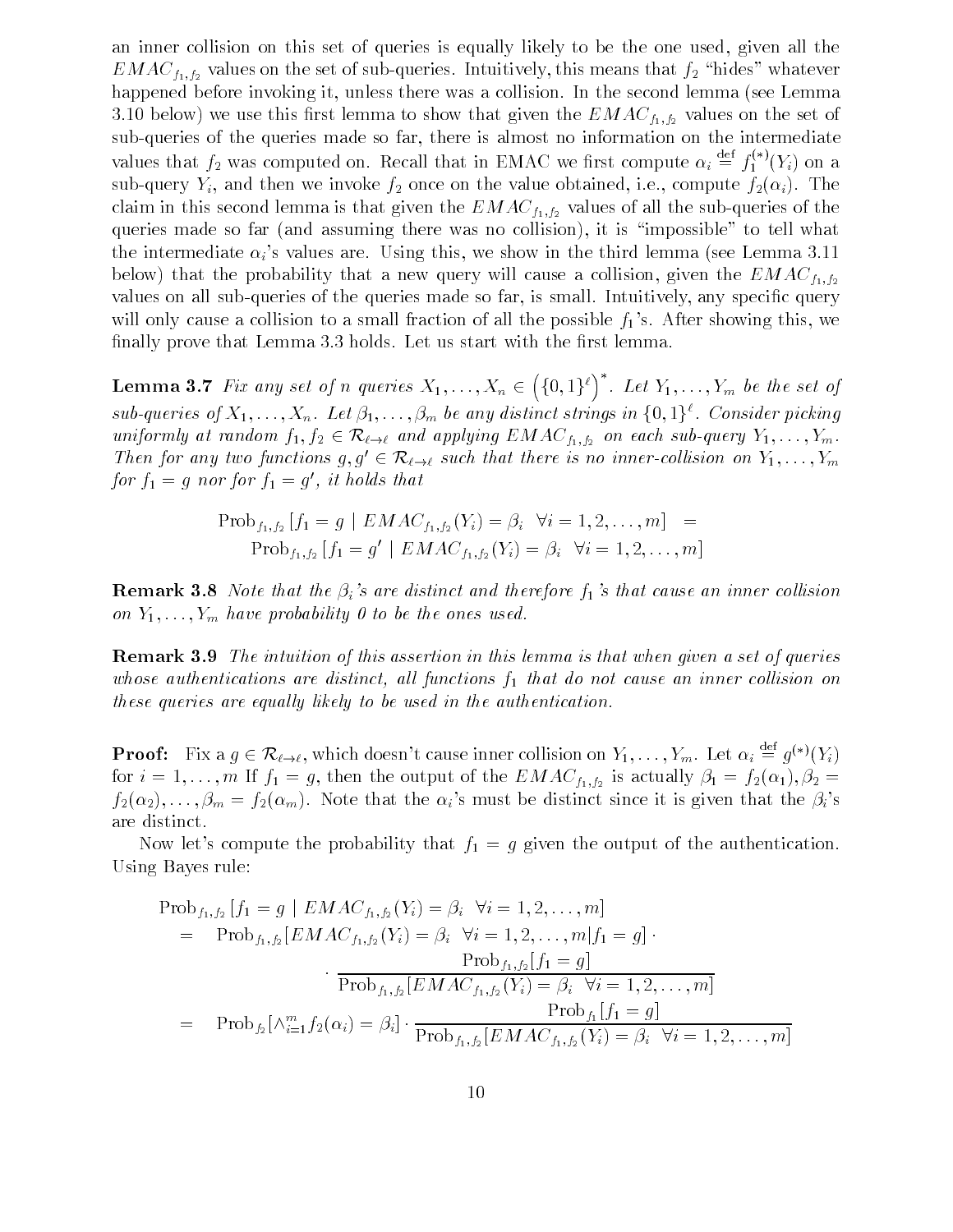**Remark 3.4** The advantage (as defined in the preliminaries) is measured over a random choice of a function in the corresponding family and over the coin tosses of the adversary More specifically, on top of  $A$ 's coin tosses, in case Machine  $A$  gets a random oracle from the family  $EMAC^{R_{\ell}}$ , then the probability is taken over a random choice of  $f_1, f_2 \in R_{\ell}$ , and when  $\mathbf{r}$  is about  $\mathbf{r}$  . The probability is a random function in R-, and  $\mathbf{r}$  is a probability is  $t_{\rm acc}$  and the choice of a random function in  ${\bf r}_t \rightarrow t$ . The queries  ${\bf r}_1, \ldots, {\bf r}_n$  are determined by the coin tosses of  $A$  and the answers of the oracle to its queries.

Loosely speaking we prove the lemma using the following steps. First, we show that when there are no collisions, i.e., the adversary gets a different value for each query, then the adversary knows "nothing" except for the fact that there were no collisions. Then, we show that the probability that the adversary can "cause" a collision based on its view (even when is unbounded computational capabilities- is small We conclude with deducing that  $\mathbf{u}$ the adversary has little advantage in breaking the system

We start with formalizing the first argument. Since the adversary  $A$  is not limited in computational power we may assume it is deterministic. Namely, its queries and final output are set deterministically according to the answers it gets from the oracle. For example, if the oracle is a random function in the family  $EMAC^{R_{\ell \to \ell}}$ , then the runs of Machine  $A$ , i.e., the queries it makes and the responses it gets are completely determined by the random selection of  $f_1$  and  $f_2$  in  $R_{\ell \to \ell}$ . We will prove a bit more than stated, in the sense that we let Adversary  $\tilde{A}$  see all the authentications of all the prefixes of its queries: when the adversary A makes a query X  $\mathbf{1}$  and it not only gets the value of  $\mathbf{1}$  $E$  and  $\mathcal{L}$  also it gets all the present of  $\mathcal{L}$  and the present  $\mathcal{L}$  and  $\mathcal{L}$  and  $\mathcal{L}$  and  $\mathcal{L}$ to see falling and the falling of the falling and the second service of the first contract of the first contract of the second service of the second service of the second second service of the second service of the second the prefixes of a query X by  $sub-queries$  of X.

**Definition 3.5** Let  $X_1, \ldots, X_n$  be any set of n queries in  $(\{0,1\}^{\ell})^*$ . We define the set of sub-queries of  $X_1, \ldots, X_n$  to be the set of all sub-queries of all queries  $X_1, \ldots, X_n$ . The set also includes the given queries  $X_1, \ldots, X_n$ .

To make the following discussion clear, we also need to define what collisions and inner collisions are

**Definition 3.6** A collision: Let  $X_1,\ldots,X_n$  be n strings in  $(\{0,1\}^{\ell})^*$ , and let  $f_1,f_2$  be two functions in  $\mathcal{R}_{\ell \to \ell}$ . We say that there occurs a collision of  $EMAC_{f_1, f_2}$  on the queries  $\mathbf{1}$  if there exists a pair of indices indices  $\mathbf{1}$  and  $\mathbf{1}$  if  $\mathbf{1}$  if  $\mathbf{1}$  and  $\mathbf{1}$  if  $\mathbf{1}$  and  $\mathbf{1}$  and  $\mathbf{1}$  and  $\mathbf{1}$  and  $\mathbf{1}$  and  $\mathbf{1}$  and  $\mathbf{1}$  and  $\mathbf{1}$  and  $\mathbf$  $E(M, N)$  -matrix before is an inner collision inner collision in the collision of the collision of the collision of the collision in  $J$ ing  $f_2$ . Namely, if there exists a pair of indices  $1 \leq i < j \leq n$  for which  $f_1^{\perp}(X_i) = f_1^{\perp}(X_i)$ . If there is no collision, we will say that  $f_1, f_2$  are collision-free for the given set of queries. If there is no inner collision, we will say that  $f_1$  is inner collision-free for the given set of inputs.

Note that inner collision is determined by f and does not depend on the choice of f- Note also, that if there is an inner collision on queries  $X_1, \ldots, X_n$  with respect to  $f_1$ , then for any  $f_2$  there is a collision on  $X_1, \ldots, X_n$  with respect to  $f_1, f_2$ .

in the most demonstrated that including the second  $\mu$  is no collision on the second collision on the collisio are including on the so far including on the subset of subset of subset of subset of subset of subset of subset of subset of subset of subset of subset of subset of subset of subset of subset of subset of subset of subset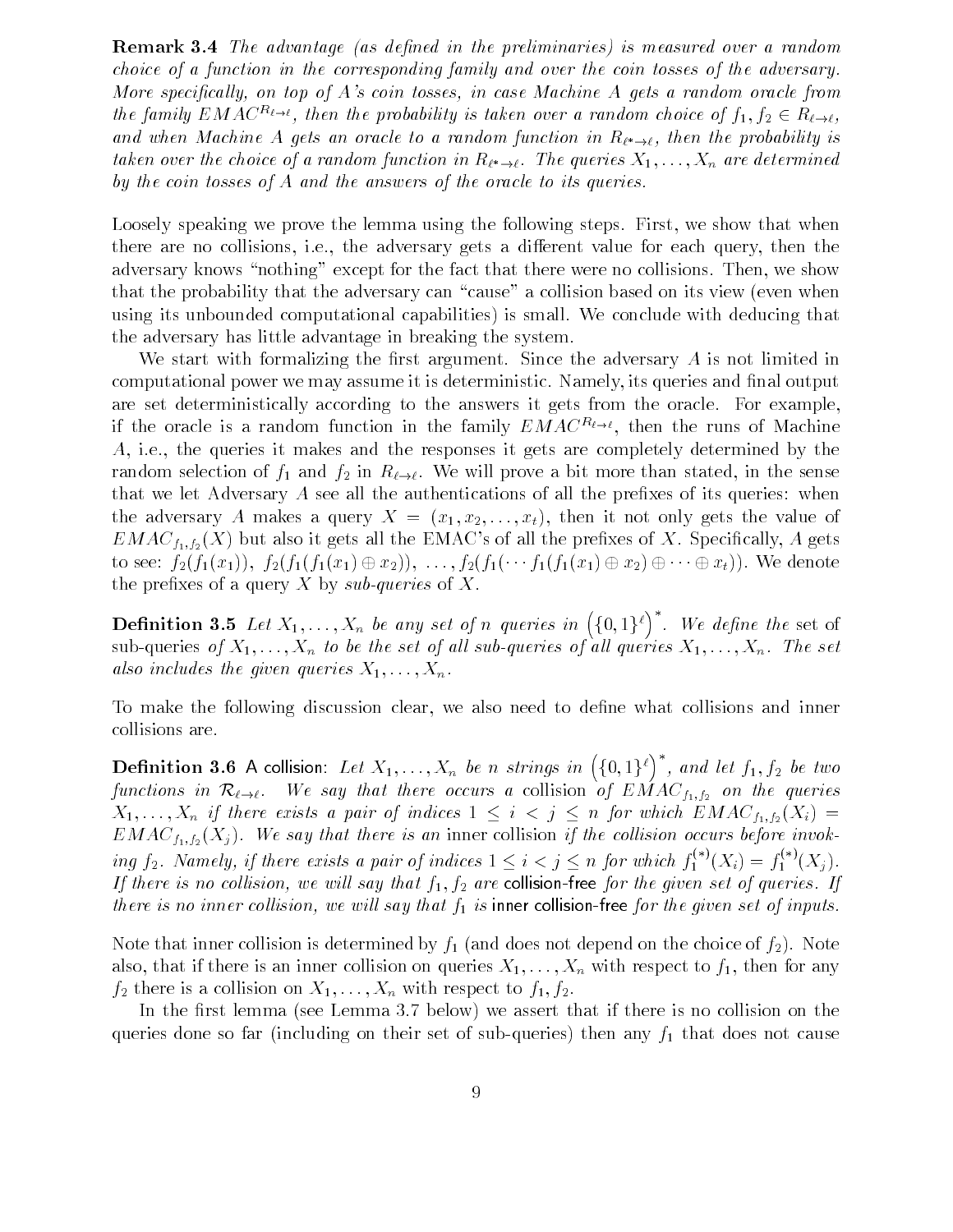$C_F$  be the time required to choose a function according to the distribution of the family F. Let us now state our main theorem.

 $\Gamma$  - Let  $\Gamma$  and  $\Gamma$  and  $\Gamma$  are adversary  $\Gamma$  and  $\Gamma$  and  $\Gamma$  and  $\Gamma$  and  $\Gamma$  and  $\Gamma$  are adversary  $\Gamma$  $(\epsilon, \iota, \sigma)$  succeeds in oreaking EMACF, then there exists an adversary A for distinguishing a randomly chosen function according to the distribution of F from a uniformly chosen random function in  $\mathcal{R}_{\ell \to \ell}$  with the following properties. Adversary A' achieves an advantage of at least  $\epsilon/2-\sigma$   $\cdot$   $\epsilon$   $\tau$   $\epsilon$   $\tau/2$  after making at most  $\sigma$  queries and working in time at most

$$
t + c \cdot \sigma \cdot \ell \cdot \log(\sigma) + \sigma \cdot T_F + C_F
$$

for some small constant  $c$ .

**Remark 3.2** The constant c is a small number which depends on the computational model. The advantage of A' (see Section 2) is defined over the random tape of A' and the random choice of  $f \in F$ .

**Proof:** We extend the proof in  $\begin{bmatrix} 3 \end{bmatrix}$  to deal with EMAC. The proof in  $\begin{bmatrix} 3 \end{bmatrix}$  consists of two main parts

- 1. They start by checking the possibility of distinguishing a random function in  $\mathcal{R}_{\ell^* \to \ell}$ from a random function in  $\bigcirc D\bigcirc = M A\bigcirc^{-\epsilon-1}$ . Intuitively, this can be thought of as using CBC-MAC with the best block cipher: a random function in  $\mathcal{R}_{\ell \to \ell}$ . They show that even a computationally unbounded adversary cannot gain too much advantage in this case
- 2. Second, they use the first step to show that if an adversary can distinguish the family  $\kappa_{\ell^* \to \ell}$  from  $\cup$  DC  $-$  MAC – , then this adversary can be used to build another adversary that breaks the underlying family  $F$  with comparable resources and with comparable advantage

we follow these steps for Emac The main diculty in the main diculty in the case proof of Steps--

## 3.1 The information theoretic case

We start with Step  $(1)$ , i.e., we show that it is hard to distinguish  $EMAU^{12}$  from the of random functions  $\alpha$ ,  $\rightarrow$   $\alpha$ , which is computationally unbounded unbounded.

**Lemma 3.3** Let  $\ell \geq 1$  be the block length. Let A be a probabilistic oracle Turing machine (an adversary) that makes queries to either a random instance of  $EMAC^{R_{\ell \rightarrow \ell}}$  or to a random  $\alpha$  instance  $\beta$  are  $\rightarrow$   $\alpha$  suppose maturities  $\alpha$  makes  $\beta$  and the  $\alpha$   $\alpha$   $\beta$  and  $\alpha$  is  $\beta$ which, i.e.,  $\sigma = \sum_{i=1}^n |X_i|$ , is less then  $2^{(\ell+1)/2}$ , then Machine A has advantage at most  $\sigma$   $\cdot$   $\vartriangle$   $\cdot$   $\vartriangle$   $\cdot$   $\vartriangle$   $\cdot$   $\vartriangle$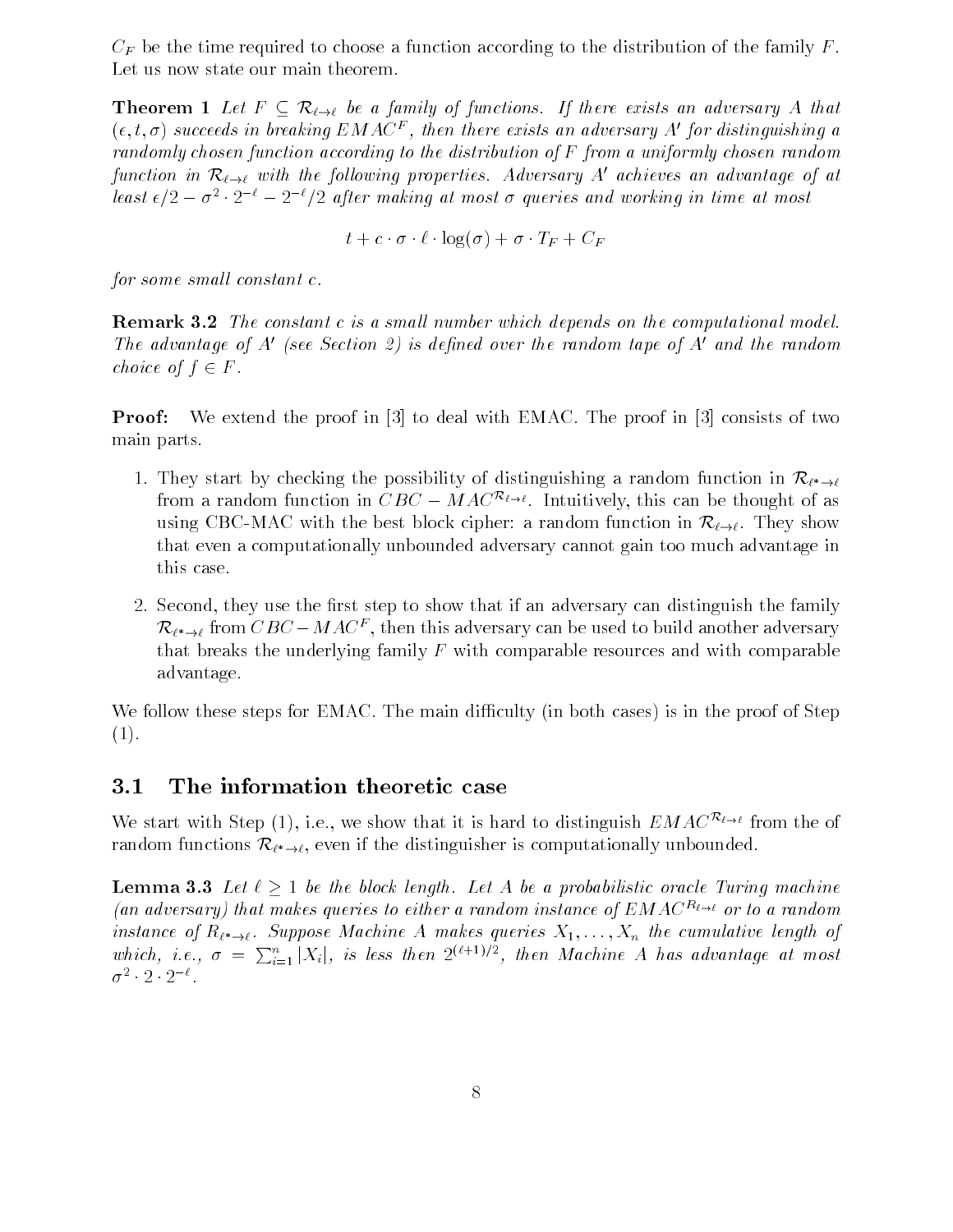of a block is larger than the length of a key and the length of a key and that f bkeys Otherwise one may take more values of f  $\mathcal{N}$  -f  $\mathcal{N}$  -f  $\mathcal{N}$  -f  $\mathcal{N}$  -f  $\mathcal{N}$  -f  $\mathcal{N}$  -f  $\mathcal{N}$  -f  $\mathcal{N}$  -f  $\mathcal{N}$  -f  $\mathcal{N}$  -f  $\mathcal{N}$  -f  $\mathcal{N}$  -f  $\mathcal{N}$  -f  $\mathcal{N}$  -f  $\mathcal{N}$  $F$  is a pseudo random family of functions then this additional step does not foil the security of the system, and we ignore this point in the sequel.

We would like to make a remark about the empty string. Our assumption is that a user does not authenticate the empty string. Thus, during the proof we do not consider the empty string to be a legal query. Like in Subsection  $2.1$  above, for the sake of the analysis we assume that  $f_1^{\gamma}(\epsilon)$  is the zero string  $0^{\circ}$ , and thus  $EMAC_{f_1,f_2}(\epsilon)$  is defined to be  $f_2(0^{\circ})$ . It is not clear what a real system will do with the empty string. Our recommendation is not to allow such authentication. However, if a system behaves according to the definition in this paragraph, then the proof in this paper can be easily modified to cover such a system as well

# Encrypted CBC MAC is secure

In this section, we would like to show that the security of the family  $EMAC$  is implied  $\blacksquare$ by the security of the family F. In the main theorem of  $\lbrack 3 \rbrack$  (where all messages had the same elength-y case that is the message space  $\mathcal{A}$  is presented in the adverse the adversary is limited in his queries, and this is used in the proof. Here, the adversary is allowed to make any query. , actually we will not allow more then a reasonable is a reasonable in the second complete is a reasonable in and we will not allow queries of exponential length.)

To state the theorem we would like to define what it means that the adversary succeeds in breaking the authentication scheme. Our definition is parametrized to allow quantitative analysis later. In the sequel, we denote by  $\ell$  the length of the blocks in the block cipher. Namely, the functions in the family F are from  $\{0,1\}$  -mto  $\{0,1\}$  . Also, we denote by  $\|A\|$ the number of blocks in the string  $X$ .

 $\frac{1}{\sqrt{2}}$  be a family of functions  $\frac{1}{\sqrt{2}}$  be a probability of functions  $\frac{1}{\sqrt{2}}$  be a probability of  $\frac{1}{\sqrt{2}}$ Turing machine (the adversary). Consider the following stochastic experiment. First, two functions  $f_1, f_2$  are selected according to the distribution on the family F. Then, A gets to see the Emacra f authentication of messages  $\mathcal{F}_1$  and  $\mathcal{F}_2$  it chooses adaptively  $\mathcal{F}_2$ ie is chosen based upon the values EMAC field  $j$  is chosen based upon the values  $E$  is considered upon the values of  $\mathbf{I}$ random tape of  $A$ . We say that an adversary  $A$  ( $\epsilon, \iota, \sigma$ ) succeeds in oreaking the EMACF  $$ scheme if the following three conditions hold:

- Probability of success With probability at least over the choice of f f <sup>F</sup> and over the random coins of  $\mathbf{r}$  and  $\mathbf{r}$  and  $\mathbf{r}$  and  $\mathbf{r}$  and  $\mathbf{r}$   $\mathbf{r}$   $\mathbf{r}$   $\mathbf{r}$   $\mathbf{r}$   $\mathbf{r}$   $\mathbf{r}$   $\mathbf{r}$   $\mathbf{r}$   $\mathbf{r}$   $\mathbf{r}$   $\mathbf{r}$   $\mathbf{r}$   $\mathbf{r}$   $\mathbf{r}$   $\mathbf{r}$   $\mathcal{X}=\mathcal{U}$  which is diepensional previous  $\mathcal{Y}=\mathcal{Y}$  the previous  $\mathcal{Y}=\mathcal{Y}=\mathcal{Y}$
- 2. Time complexity: Machine A runs in time at most  $t$ .
- 3. Query complexity: The number of queries and their length satisfy:  $\sum_{i=1}^{n} |X_i| \leq \sigma$ . (Note that the length of the forgery also counts.)

Let us also define  $T_F$  to be the time complexity of the block cipher F. Namely,  $T_F$  is the maximum over all  $q \in T$  and all  $\omega \in \{0,1\}^\circ$  of the time it takes to compute  $q(\omega).$  Also, let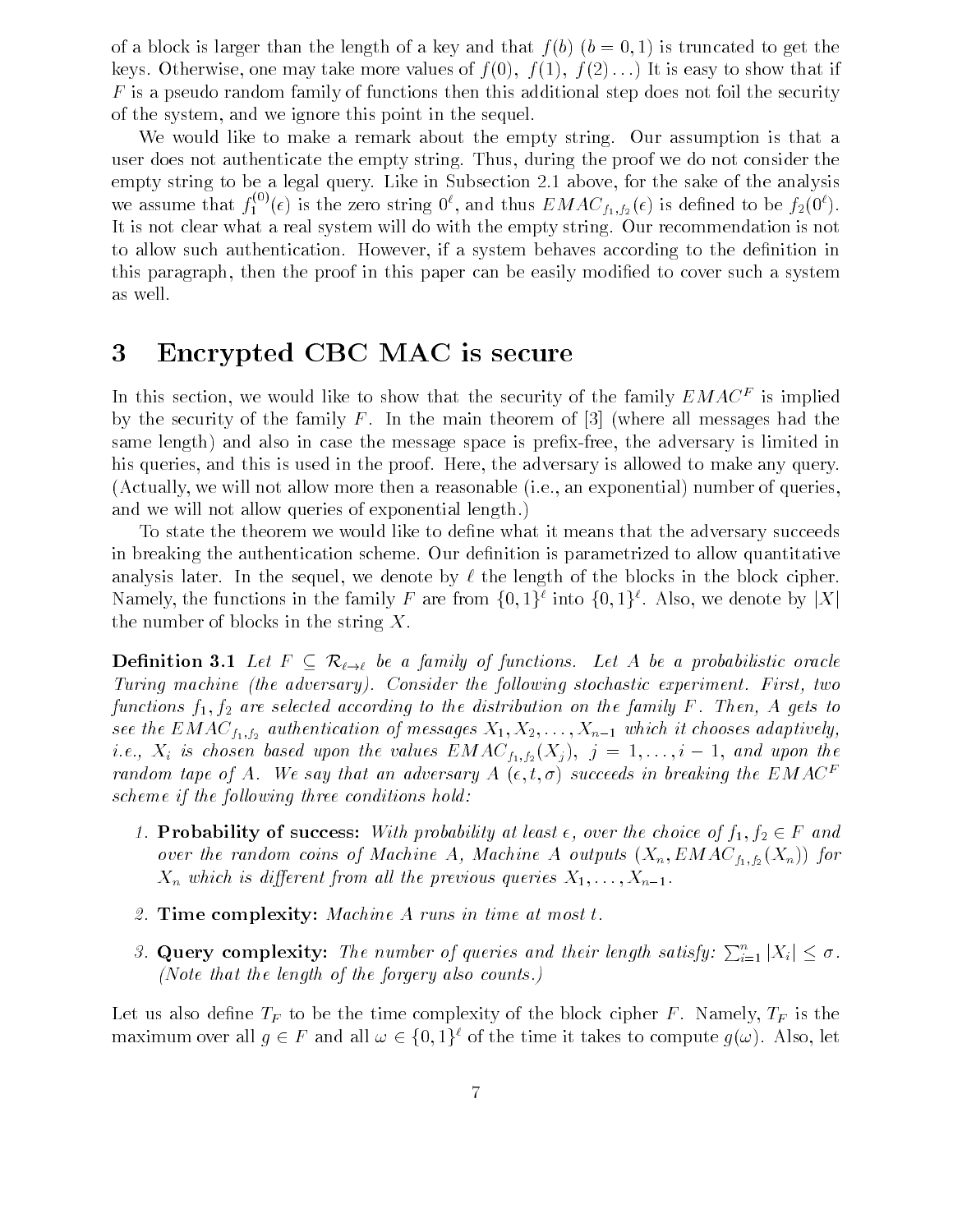we mean that for a family F  $\alpha$  function in  $\alpha$  function in  $\alpha$  function in  $\alpha$  $D$ .

In this paper, we would like to check the ability of  $A$  to tell between a function chosen from one specific family  $C_1$  and a function chosen at random from a second family of functions  $C = 4$  in matrix distinction by advantage of A in making this distinction by advantageAC  $C = 4$  in  $\mathcal{A}$ define it as:

$$
advantage_A(C_1, C_2) \stackrel{\text{def}}{=} \left| \text{Prob}[A^{C_1} = 1] - \text{Prob}[A^{C_2} = 1] \right|.
$$

The distribution is a random choice of a function in the family  $C_1$  or  $C_2$  according to the distribution defined for the family. (This notation follows  $[6]$ .)

A message space is a set of strings in  $\{0,1\}$ . We say that a message space is is prefix-free if there are no two distinct strings  $x_1, x_2 \in \Omega$  such that  $x_1$  is a prefix of  $x_2$ .

Finally, we are going to talk about block ciphers and denote the block length by  $\ell$ . We assume that this parameter is input to all machines discussed in this paper. In particular, each of the adversaries gets  $\ell$  in its input. We also assume that the key length k is efficiently computable given  $\ell$ . (Efficient here is in a liberal sense, i.e., polynomial in  $\ell$  and not in the length of the binary- representation of -

#### $2.1$ The CBC MAC

Given a block cipher which uses a random key  $a \in \{0,1\}^{\times}$ , we define a family of functions  $F$ which includes a function for each possible key in  $\{0,1\}^n$  . Note that two different keys may indicate the same function. The corresponding distribution is a uniform random choice of a key in  $\{0,1\}^k$  and using the key to determine the function of the block cipher.

Given a family of functions F from  $\{0,1\}^{\ell}$  to  $\{0,1\}^{\ell}$  (denoted the underlying family of  $\tt{1}$ unctions) the CDC MAC authentication scheme  $M$ AC  $^{-}$  is defined by choosing at random a function f F unknown to the adversary- according to the distribution of the family and then the authorization of a message  $\lambda$  and  $\lambda$  and  $\lambda$  as  $\lambda$  as  $\lambda$  and  $\lambda$ 

$$
f^{(m)}(x_1,\ldots,x_m)=f(f(\ldots f(f(x_1)\oplus x_2)\oplus \ldots \oplus x_{m-1})\oplus x_m).
$$

It will be convenient to also define  $f^{\vee\vee}(\epsilon) = 0^{\circ}$  (for the empty string  $\epsilon$ ). Sometimes, we prefer not to specify the length of x, and then we will write  $f \vee (x)$ , which means the same as above with m being the number of blocks in the input message  $x$ .

## Encrypted CBC MAC

A variant of CBC MAC which we call EMAC encrypted CBC MAC- is dened as follows Let F be a family of functions. Choose two functions  $f_1, f_2 \in F$  independently according to the distribution of the family  $\mathbf{O}$  and  $\mathbf{A}$  as above we denote we denote we denote we denote we denote

$$
EMAC_{f_1, f_2} = f_2(f_1^{(m)}(x)).
$$

We denote by  $EMAC$  – the family of functions obtained by using EMAC with the family  $F$ . We remark that if only one secret function f is given instead of the pair  $f_1, f_2$ , one may use the strings for the strings functions functions for the two functions functions for  $\mathcal{A}$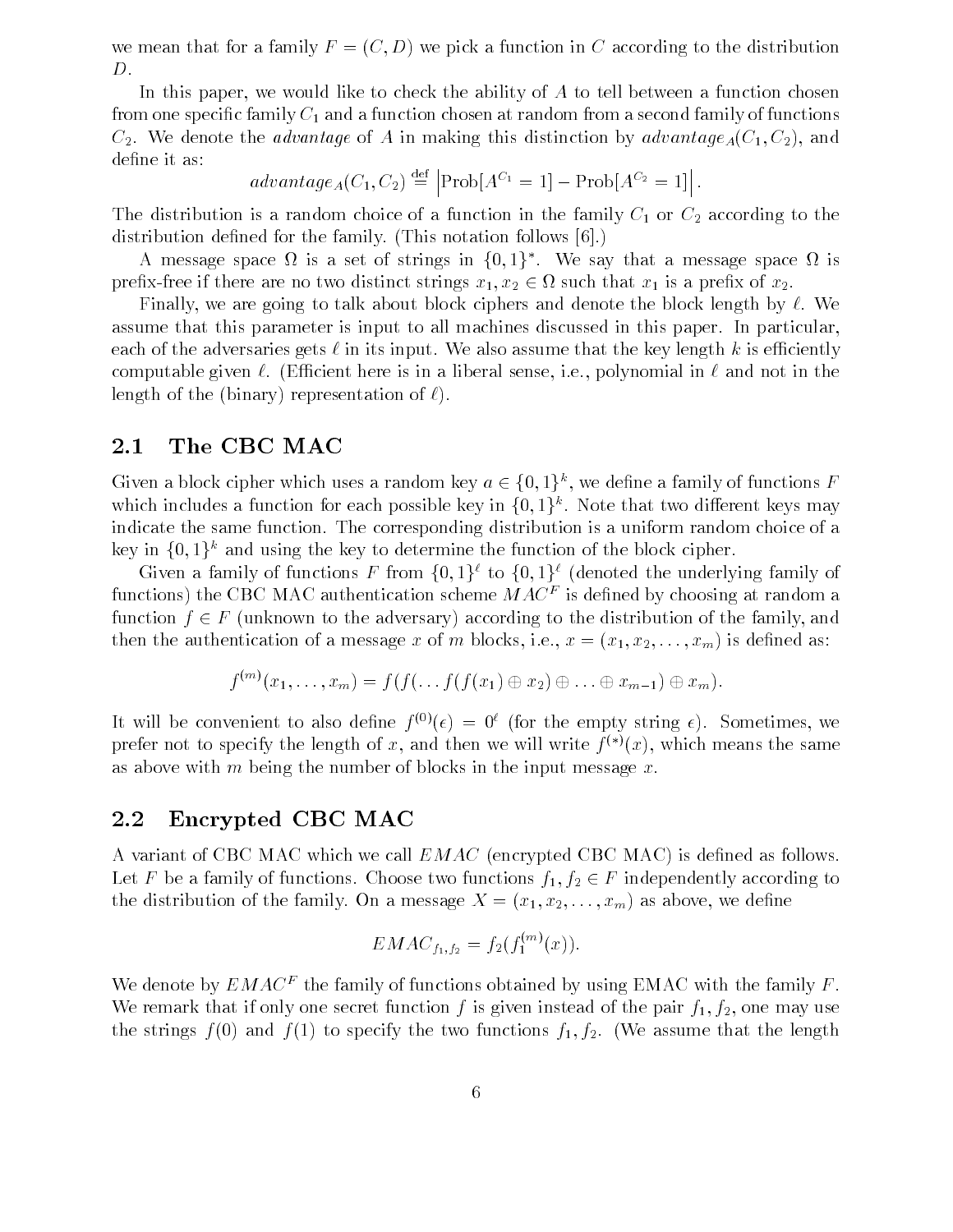so that birthday attacks become infeasible Our proof of security should be consider as complementing these birthday attacks We remark that these attacks are the best known today for CBC MAC or for EMAC and that there is still a gap between the proven security of these authentication schemes and the known attacks

## 1.4 Outline of the paper

In the following section we give the definitions and notations used throughout the paper. In Section we show that EMAC is almost- as secure as the underlying block cipher used and in Section I we argue that it is secure to use CBC and a present it is secure message space.  $\mathcal{L}$ 

## Preliminaries

We (basically) use the notation of  $\lvert \mathfrak{d} \rvert$ . The set of all functions from  $\{0,1\}^*$  to  $\{0,1\}^*$  is called  $\kappa_{\ell \to \ell}$ . Also, let the (infinite) set of all functions from  $(\{0, 1\})$  to  $\{0, 1\}$  be called  $\kappa_{\ell^* \to \ell}$ .

Let A be a probabilistic, oracle, Turing machine with access to an oracle  $f$  (think of f as and alternatively function and access or alternatively as alternatively as a random function-  $\alpha$ we denote by  $\text{Prob}[A^f = 1]$  the probability that A outputs 1 when accessing the function f as an oracle. For a finite family of functions F, we denote by  $\text{Prob}[A^F = 1]$  the probability that A, when accessing an oracle f which is randomly chosen from  $F$  outputs 1. We will also consider the infinite set of functions from  $(\{0,1\})$  to  $\{0,1\}$  . In this case, instead of thinking of  $A^{\alpha}$   $\rightarrow$  as a machine which uses a random function in this infinite set, one may think of the oracle answering each question of the machine with a random string in  $\{0,1\}$  . Of course, if the same question is asked twice, the same answer will be given.

In many cases, we will consider a set of functions, and a random choice of a function in the set  $N$  set  $N$  shall denote be a pair  $\mathcal{S}$  denote be a pair  $\mathcal{S}$  of  $\mathcal{S}$  . Set of  $\mathcal{S}$ functions and  $D$  is a corresponding distribution by which a function in the set is picked. The three families of functions that will be discussed with relation to the  $EMAC$  scheme are

- 1. The family  $EMAC$  is the set of functions  $EMAC_{f_1,f_2}$  for all  $f_1, f_2 \in R_{\ell \to \ell}$ . The corresponding distribution is a uniform and independent random choice of  $f_1, f_2 \in$  $\mathcal{R}_{\ell \to \ell}$ .
- 2. The family  $EMAC$  for a block cipher F is the set of functions  $EMAC_{f_1,f_2}$  for all  $f_1, f_2 \in F$ . The corresponding distribution is a an independent random choice of two encryption functions  $f_1, f_2 \in F$  according to the distribution of the cipher block F.
- $\sigma$ . The family  $\alpha_i \rightarrow_l$  is the set of all functions in  $\alpha_i \rightarrow_l$  and the corresponding distribution is a uniform random choice of a function in the set. Similarly, the family  $\mathcal{R}_{\ell \to \ell}$  is the set of all functions in  $\mathcal{R}_{\ell \to \ell}$  and the corresponding distribution is a uniform random choice of a function in the set

One may define the families  $CBC - MAC^F$  and  $CBC - MAC^{\mathcal{R}_{\ell \to \ell}}$  in a similar manner. We will sometimes abuse notations by refering to the family as the set of functions. When we say that we pick a function at random from a family  $F$  according to the distribution of  $F$ ,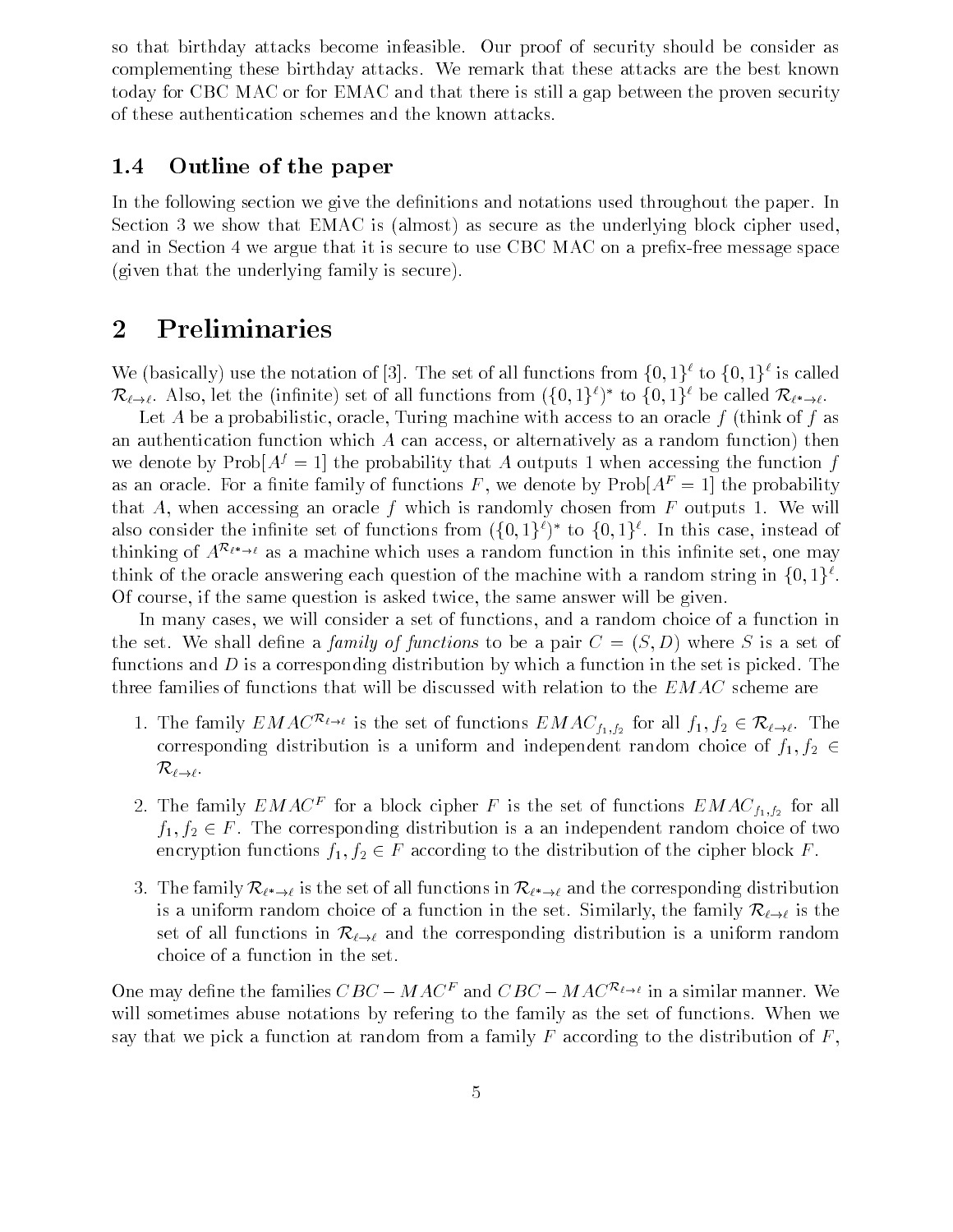## 1.3 Related works

There are various approaches to authentication other than CBC MAC Wegman and Carter [18] suggested to hash a message using an almost universal family of hash functions and then encryption-direction-direction-direction-direction-direction-direction-direction-direction-direction-directionprocedure were suggested by Krawczyk  $[8]$ , Stinson [17], Shoup [16], and Rogaway [15]. See [15] for more details and references.

We also mention the work of Bellare, Guerin, and Rogaway  $[2]$ , who suggested a new type of provably secure- authentication based on performing exclusiveors on encryptions of the input blocks This allows parallelizability and incrementality

Bellare, Canetti, and Krawczyk [1] introduce two methods for message authentication code: NMAC and HMAC. Both bear resemblance to our EMAC, but are also different. In the NMAC construction, they use two keys as in the EMAC, applying first some secure compression hash function on the message with one key and then applying the same com pression function with a second key on the of the previous iteration A similar thing is done in the HMAC except for the use of only one key, together with a predetermined mask which is bit-wise exclusive-or-ed with the key. Their constructions and proofs are not applicable to the EMAC construction since the EMAC deals with an iteration that is not (weakly) collision resistant for non-fixed size inputs. This bad property of the CBC MAC foils the proof in  $[1]$  and therefore a proof is needed that the EMAC is indeed secure.

The ANSI standard X9.19 augments CBC-MAC using a DES cipher. The standard suggests using two keys like our EMAC. The first is used to get a CBC-MAC on the message using DES, then the second is used to *decrypt* the result with DES, and last, the first key is used again to encrypt the outcome This was done primarily to prevent exhaustive key attacks, but has the same effect on variable-length message attacks that EMAC does. Our analysis may be augmented to argue for the security of this method as well. The construction of ANSI X9.19 involves an extra operation which, in view of our result, is not necessary if the underlying block cipher is secure as a pseudorandom function family- To the best of our knowledge, there is no published rigorous proof of security for the ANSI  $X9.19$  construction. which is different from the EMAC.

The construction of ANSI X9.19 involves an extra operation which, in view of our result, is not not not necessary if the underlying block circumstance circumstance as a pseudorandom function family-

Independently of this work Bellare and Rogaway  consider the case in which private keys are not allowed. They construct a mechanism to do that, which has a similar weakness when variable-length messages are hashed. They suggest the following mechanism to deal with this problem: Hash the message using one key (in their scenario the key is revealed to the adversary at a later stage-of-control the length of the length of the length of the length of the length o and hash them together using a different key  $k_2$ . This construction is closely related to our EMAC. It needs a bit more work in the second stage, but the proof of security becomes easier

Last, let us mention the birthday attacks of Preneel and Oorschot  $[12]$ . They show that MACs of a particular form can be broken if enough andor long enough- messages are authenticated so that a *collision* occurs, i.e., the breaker finds two different messages that get the same hash value. These attacks are applicable to the CBC MAC and to the EMAC as well of course, we seeming parameters of the EMAC gas can consider the Mac-Cac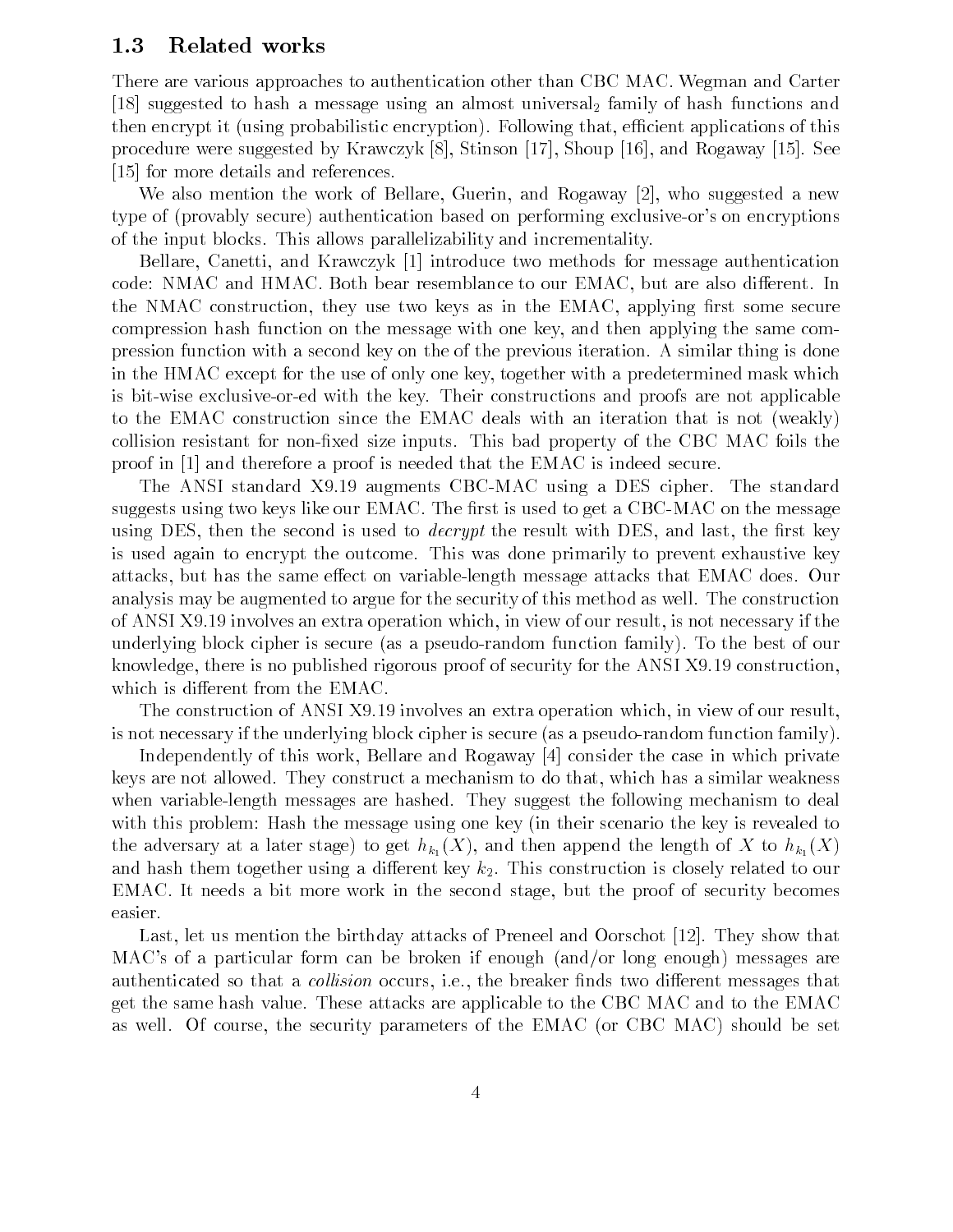encoded messages form a prefix-free set of messages. The proof that CBC MAC is secure when invoked on a prefix-free message space is an easy augmentation of the proof for fixed length messages given in [3].

Let us make an important point here. The security of the system guarantees only that the adversary cannot forge a legal message taken from the prefix-free space. The adversary is capable of forging messages that are not from the predetermined prefix-free message space and it must be made sure that the legal users accept only authentications on messages from the predetermined message space.<sup>2</sup>

We remark that making such assumptions on the behavior of the system is on one hand reasonable, but on the other hand, relies on the system being used as it was meant to be used. The security of the system would be compromised if the system is later modified to authenticate the concatenation of a few messages (treating it as if it was a single message to authenticate- thus loosing the prexfree property Therefore we recommend using EMAC even though one more operation of  $f$  is needed per message

#### $1.2$ The theoretical framework

We follow the approach suggested by Bellare, Kilian and Rogaway [3]. We describe it here briefly, and we refer the reader to their paper for details and motivation.

We would like to show that if the underlying block cipher is secure then a message authentication code is also secure. We call a block cipher secure if it is a pseudo-random function family with respect to efficient computation. Namely, consider the block cipher as a family of functions so that each key determines a function in the family Then we assume that this family is a pseudorandom family of functions This approach to modeling the security of a block cipher was suggested by Luby and Rackoff  $[10, 11]$ , and the notion of a family of pseudo random functions was suggested by Goldreich, Goldwasser and Micali [6].

We say that a MAC from  $({0,1})^{\ell}$  to  ${0,1}^{\ell}$  is secure if it resists existential forgery under adaptive message attack. This adopts the viewpoints of Goldwasser, Micali and Rivest [7] with regards to signature schemes. We shall follow  $\lceil 3 \rceil$  and actually show that the message authentication code is secure in a very strong sense, i.e., that the EMAC we suggest, or the application of CBC MAC on prefix-free message space, is actually a family of pseudo random functions

Bellare, Kilian and Rogaway have also provided an *exact security* analysis. Namely, instead of arguing that if the underlying cipher block is robust against polynomial time attack then the authentication procedure is robust against polynomial time attack they actually make a more exact statement. They state that if the authentication can be attacked by an adversary running in time t, making n queries to the authentication scheme, and achieving advantage see Section of advantage see Section -  $t$  and advantage see Section -  $t$ which attacks the underlying cipher in time  $t$  , makes at most  $n$  queries to the cipher, and achieves advantage  $\epsilon$  , where  $\iota$  ,  $n$  , and  $\epsilon$  are explicitly given as functions of  $n, \iota, \epsilon$ . In this way, it is possible to study non-asymptotic ciphers schemes, such as DES (which is only dense on a bit seems the block of the bits-follow the seems the problem of the second contract of the second c

For example, upon seeing  $t_0 \equiv M A C_a(0)$  the adversary knows that  $t_0 \equiv M A C_a(0,t_0)$ .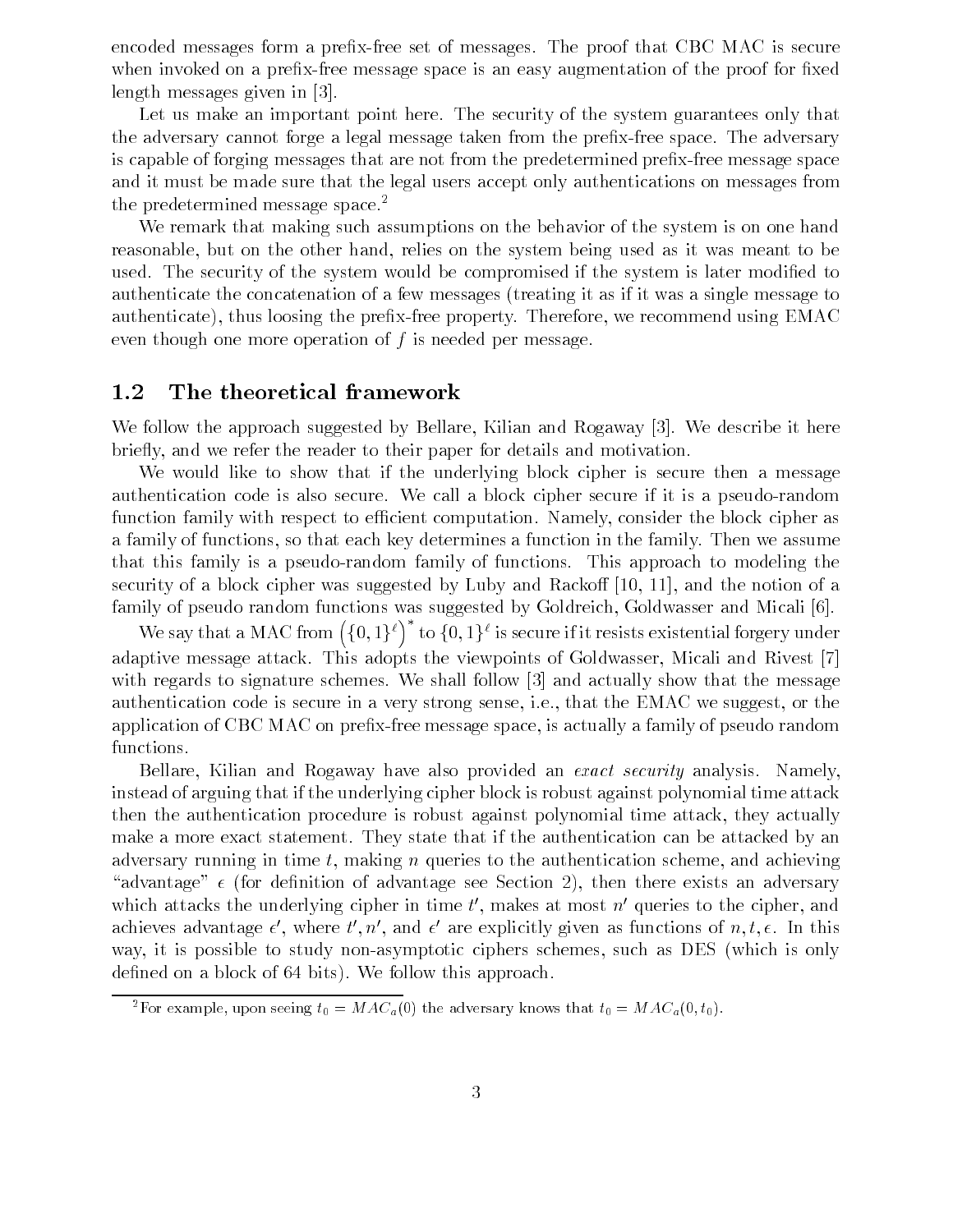The function  $f_a : \{0,1\}^* \rightarrow \{0,1\}^*$  is some underlying block cipher such as the Data Encryption Standard (DES) and  $a$  is the secret key. Thus,  $f_a^{\,\cdots\,\prime}$  is a function that takes a message of m bits-case ( ). More what  $\rho$  is a tag of one block The CBC MAC is and  $\rho$  is and International Standard [9], widely used, especially with DES as the underlying block cipher.

It is well known that the use of the CBC MAC for variable length messages is not secure and a few rules of thumb for the correct use of the CBC MAC are known by folklore. For example, it is easy to show that after examining a few authentications, an adversary that doesn't know the secret key can produce a valid authentication of a message that hasn't yet been authenticated

Until recently no solid theoretical ground was suggested to deal with the security of this method The main interest is whether the security of the cipher block f eg DES- implies the security of the UBU MAU  $I^{\text{env}}$ . Bellare, Kilian, and Rogaway [3] were the first to study this problem. They show that CBC MAC is secure when applied to messages of fixed length. They also show variants of CBC MAC that are secure for the case of variable length messages when the length of the message is known in advance, i.e., before the message is given to the authentication procedure

## 1.1 This work

We study the case of real-time applications, in which the length of the message is not known in advance. These include many important uses such as fax, real-time speech transmission, realtime camera sources of video transmission, and other human-driven multimedia interactions. We study how to use the popular CBC MAC approach in this scenario.

First, we consider the following variant of CBC MAC to deal securely with the problem of variable under the standard messages of the succession of the state of the suggested in the state of the sta secret key a to produce two secret keys  $a^* = f_a(0)$  and  $a^* = f_a(1)$ . Using a and a we define:

$$
EMAC_{a',a''}(x) \stackrel{\text{def}}{=} f_{a''}(f_{a'}^{(m)}(x))
$$

where m is the number of blocks in x. Namely, we first use  $a'$  to perform a CBC authentication of the message This can be done block by block by block by block as they are input to the authority of the authority of the authority of the authority of the authority of the authority of the authority of the authori procedure. Given  $f_a^{(r)}(x)$  we perform one more encryption and get  $EMAC_{a',a''}(x)$ . Note that for each block  $x_i$  we only use the encryption function once. The additional invocation of  $f_{a''}$  is done only once at the end. Therefore, the efficiency of this authentication is virtually the same as the standard CBC MAC. We call this authentication  $EMAC$  (for encrypted CBC MAC- We then provide a rigorous proof that this method is secure Our proof is an extension of the proof in [3].

 $N = N$ is secure when applied to a prefix-free message space. If the part of the message which is authenticated includes the usually hidden-distribution  $\mathcal{U}$ of prexfree messages- holds More formally suppose the message space is drawn from an alphabet of blocks which excludes a distinguished blocks and if we encode each one collect contracts. cated message by appending the - block to the end of the message then we get that the

<sup>-</sup>Actually, a different method to deal with unknown lengths was suggested in [5]. Their method seems to the fo have a see Appendix A for details and the see Appendix A for details and the see Appendix A for details and the